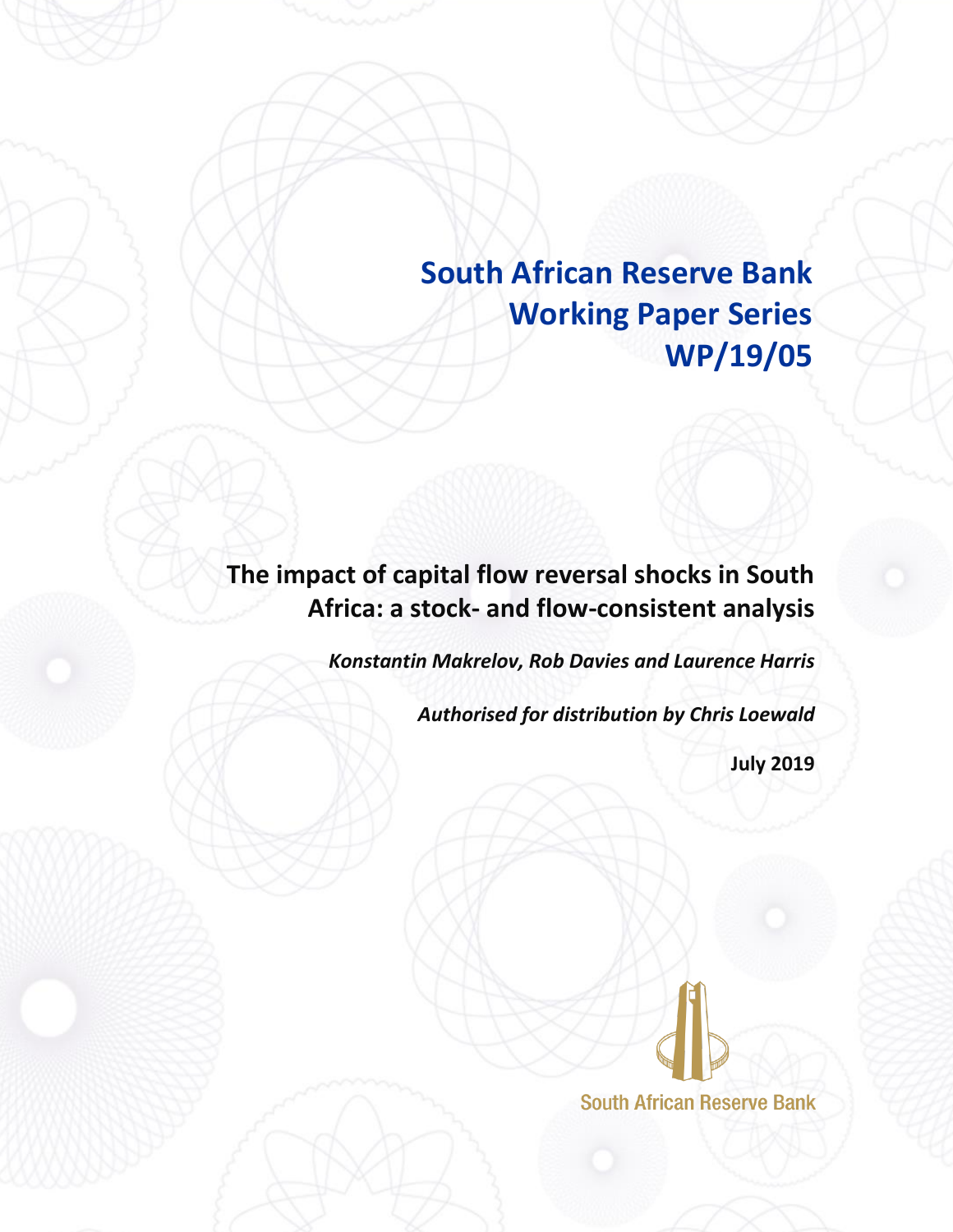South African Reserve Bank Working Papers are written by staff members of the South African Reserve Bank and on occasion by consultants under the auspices of the Bank. The papers deal with topical issues and describe preliminary research findings, and develop new analytical or empirical approaches in their analyses. They are solely intended to elicit comments and stimulate debate.

The views expressed in this Working Paper are those of the author(s) and do not necessarily represent those of the South African Reserve Bank or South African Reserve Bank policy. While every precaution is taken to ensure the accuracy of information, the South African Reserve Bank shall not be liable to any person for inaccurate information, omissions or opinions contained herein.

South African Reserve Bank Working Papers are externally refereed.

Information on South African Reserve Bank Working Papers can be found at <http://www.resbank.co.za/Research/ResearchPapers/WorkingPapers/Pages/WorkingPapers-Home.aspx>

Enquiries

Head: Economic Research and Statistics Department South African Reserve Bank P O Box 427 Pretoria 0001

Tel. no.: +27 12 313-3911 0861 12 SARB (0861 12 7272)

#### **© South African Reserve Bank**

All rights reserved. No part of this publication may be reproduced, stored in a retrieval system, or transmitted in any form or by any means without fully acknowledging the author(s) and this Working Paper as the source.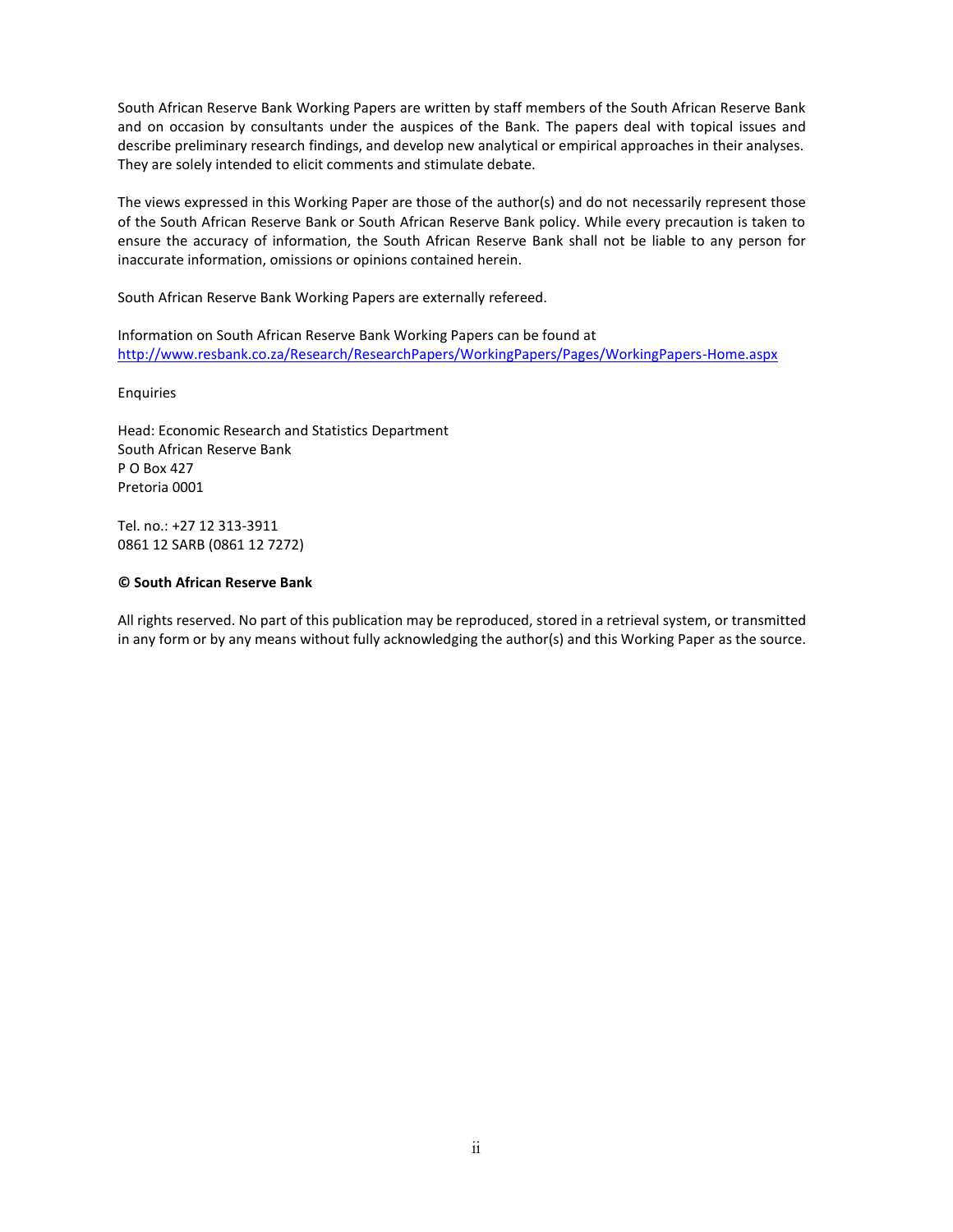## **The impact of capital flow reversal shocks in South Africa: a stock- and flowconsistent analysis**

Konstantin Makrelov<sup>1</sup> Rob Davies<sup>2</sup> Laurence Harris<sup>3</sup>

## **Abstract**

 $\overline{a}$ 

South Africa's economy has a very well-developed financial sector and high reliance on capital flows. We employ a micro-founded and stock- and flow-consistent model in the tradition of Backus et al. (1980) to study the impact of capital flow reversal shocks on the South African economy. The model provides for a richer representation of institutional balance sheets than existing models do. The financial sector's behaviour in the model draws on the recent theoretical frameworks of Borio and Zhu (2012) and Woodford (2010), which highlight the relationship between bank capital, the risktaking behaviour of the financial sector, lending spreads and economic activity. We specify a dynamic adjustment model of household expectations with properties that differ from the way in which expectations are formed in both stock- and flow-consistent as well as dynamic stochastic general equilibrium (DSGE) models. Household expectations resemble bounded rationality. The financial accelerator mechanism operates through the balance sheets of all institutions in the economy. The results indicate larger impacts compared to previous studies. We find that, even in the absence of large foreign currency-denominated liabilities, a reversal in capital flows can affect the domestic economy through its impact on domestic liquidity, on the risk-taking behaviour of the financial sector, and on the demand for assets. The negative effect can be exacerbated if the shock changes the expectation formation process of agents.

**Keywords:** stock-and-flow consistent, financial dynamics, capital flows, South Africa, computable general equilibrium

**JEL classification:** C68, D53, D58, E44, F42, F47

<sup>&</sup>lt;sup>1</sup> Lead Economist, South African Reserve Bank, and corresponding author [\(konstantin.makrelov@resbank.co.za\)](mailto:konstantin.makrelov@resbank.co.za)

<sup>2</sup> Professor of Economics, School of Finance and Management, SOAS, University of London (lh@soas.ac.uk)

<sup>3</sup> Research Fellow, School of Finance and Management, SOAS, University of London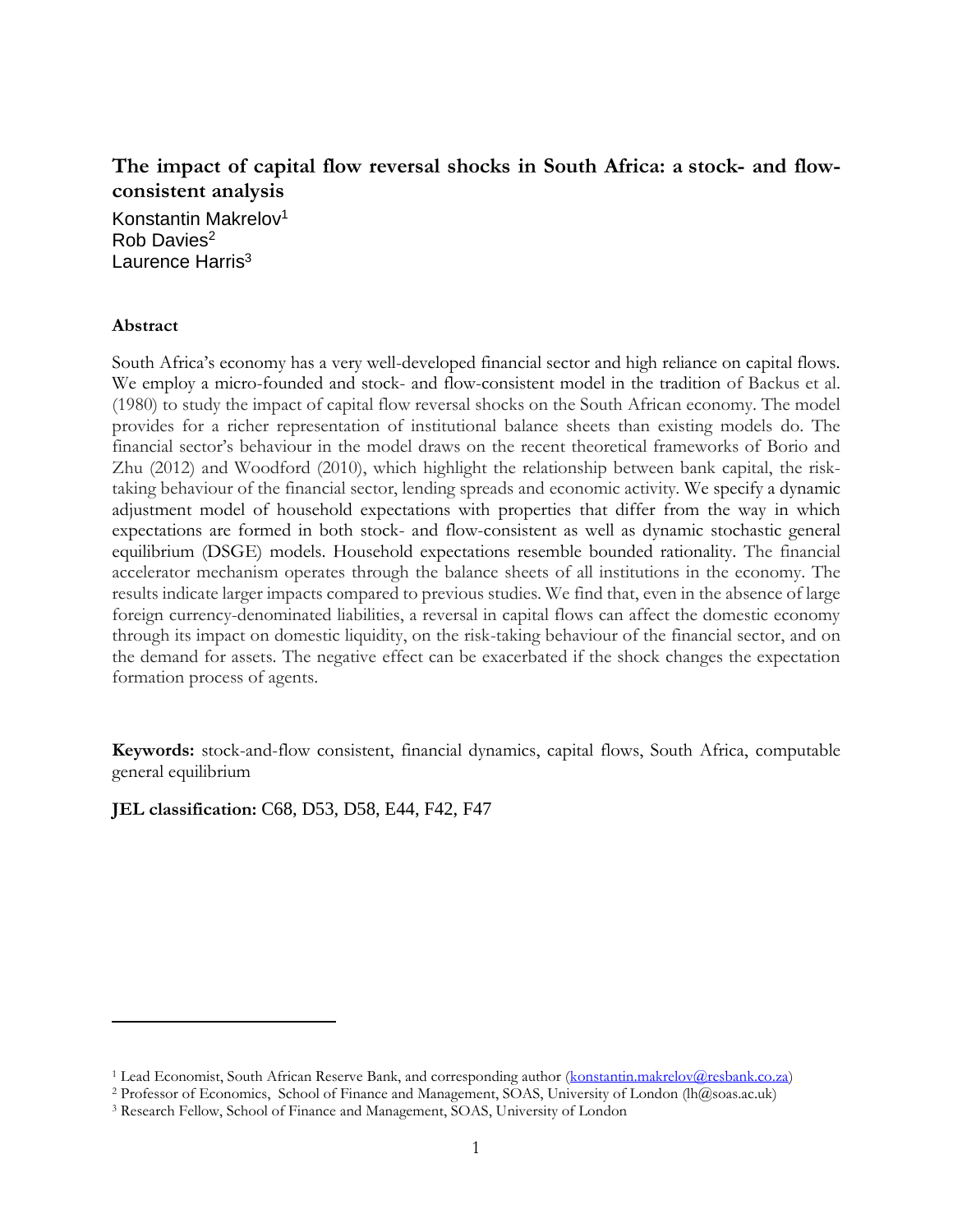## **1. Introduction<sup>4</sup>**

 $\overline{a}$ 

This paper examines how financial sector dynamics affect the economic impact of a capital flow reversal shock in South Africa. The country has high reliance on capital inflows and foreign debt is mostly rand denominated. The emphasis is on how a capital flow reversal shock transmits through the financial sector and how the presented model can incorporate discontinuity in economic behaviour.

The reasons for capital flow reversals include both domestic and global factors, with perceptions of risk being an increasingly important driver (Ahmed and Zlate 2014; Brafu-Insaidoo and Biekpe 2014; Forbes and Warnock 2012; Rey 2015; Rothenberg and Warnock 2011). <sup>5</sup>Recent research indicates that the risk-taking channel of monetary policy identified by Borio and Zhu (2012) is a major driver of capital flows.<sup>6</sup> More expansionary monetary policy in the US reduces the risk premiums and borrowing costs for global banks, leading to higher capital flows into emerging markets and more favourable financial conditions (Anaya, Hachula, and Offermanns 2017; Baskaya et al. 2017; Bräuning and Ivashina 2017; Bruno and Shin 2015; Byrne and Fiess 2016; Chari, Stedman, and Lundblad 2017). Risk perceptions are also key to the theoretical model developed by Blanchard et al. (2010). They link risk perception, balance sheets and capital flow movements.

The importance of risk taking in driving capital flows is illustrated in empirical studies, which find that attitude to risk is a major driver of the probability of capital flow reversals. While 'host country' domestic factors such as credit extension, economic overheating and currency overvaluation are important for capital flow reversal, global factors and, in particular, changes in risk preferences are playing an increasingly important role. Eichengreen and Gupta (2016) and Ghosh, Ostry, and Qureshi (2016) find that an increase in risk aversion significantly raises the probability of a sudden stop.<sup>7</sup>

The impact of increased risk aversion, especially in the case of sudden stops, can be severe, including banking and sovereign debt crises with large output and employment losses (Cavallo et al. 2015; Eichengreen and Gupta 2016; Magud and Vesperoni 2015; Reinhart and Reinhart 2008). <sup>8</sup> The effect can be long-lasting as the impact on investment is strong and negative, largely due to a deterioration in financial conditions (Joyce and Nabar 2009).

<sup>4</sup> The authors would like to thank an anonymous referee and participants at seminars at the National Treasury, SARB and SOAS, University of London.

<sup>5</sup> Sarno, Tsiakas, and Ulloa (2016) find that global factors such as US interest rates and global risk aversion explain close to 80% of the variation in global bond and equity flows.

<sup>6</sup> For South Africa, earlier studies find the interest rate, inflation differentials, exchange rate movements, political risk, the real GDP growth rate, the depth of capital markets, the effectiveness of law and order, and the government deficit as important drivers of capital flows (Ahmed, Funke, and Arezki 2005; Fedderke and Liu 2002; Wesso 2001). Aron, Leape, and Tomas (2010) find that risk aversion is a significant driver of both equity and overall flows, and that good performance by the US stock market leads to higher flows into South Africa. The latter results, according to these authors, represent a global liquidity effect driven by higher profitability. Hassan (2015) links capital flows, in particular bond flows, to carrytrade opportunities (conditions characterised by a relatively high interest rate differential and low volatility).

<sup>7</sup> At the same time, a period of higher-than-average flows, the so-called 'capital bonanza', also increases the probability of a capital reversal and a financial crisis as it tends to create excessive lending (Caballero 2016; Reinhart and Reinhart 2008). <sup>8</sup> Reinhart and Reinhart (2008) provide a short review of the different definitions of sudden stops used in the literature. Episodes of a sudden stop generally refer to a sudden and large decline in capital flows, which is accompanied by a significant increase in some measure of the external cost of funding (Calvo, Izquierdo, and Mejia 2004; Cavallo and Frankel 2008).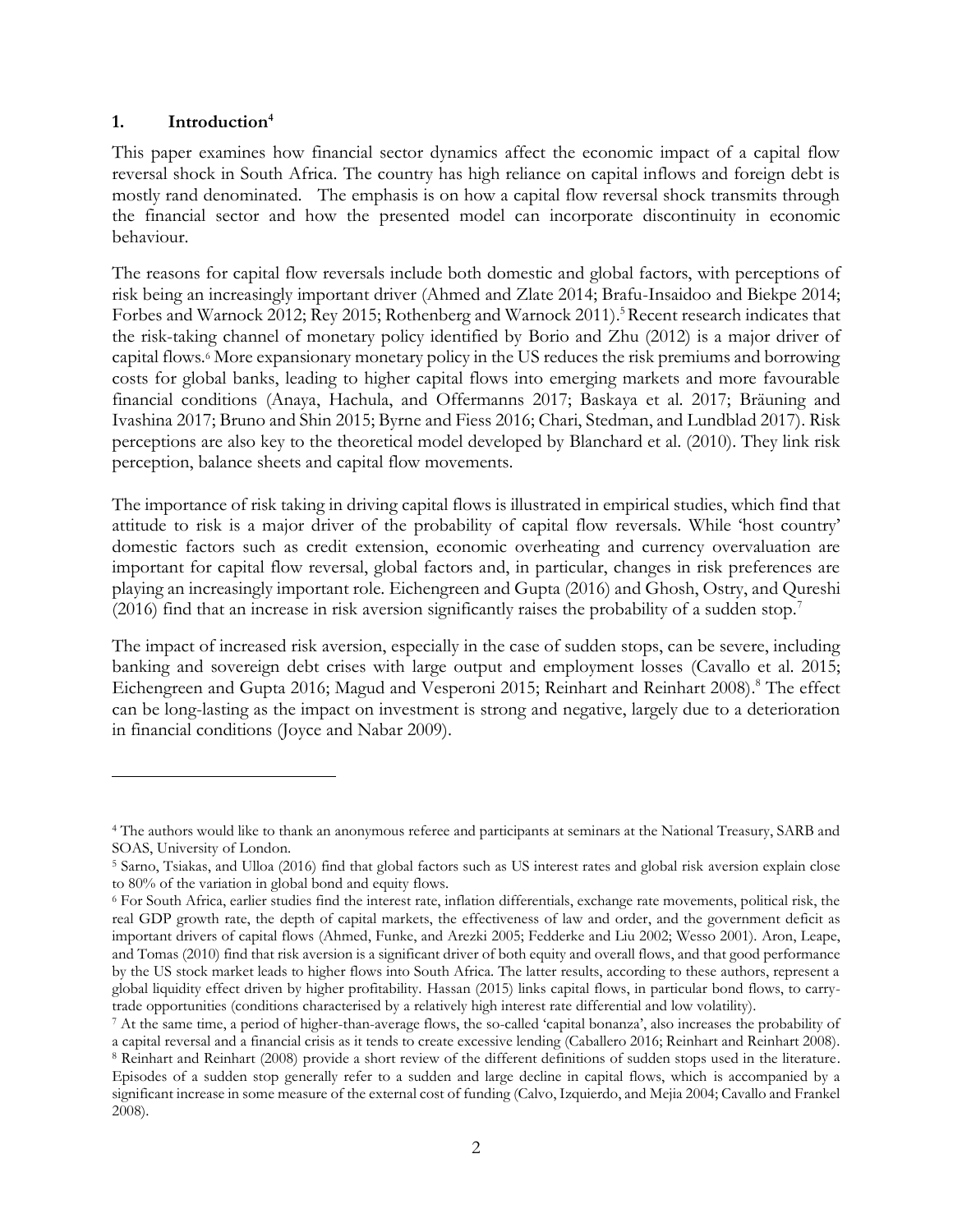Capital flow reversal shocks and the more extreme sudden stops can represent a threshold point or discontinuity driven by the continuous deterioration of some economic indicators. Calvo (2003) presents a framework which generates a low-growth or a high-growth equilibrium. The point of discontinuity is defined by a critical debt value, which is related to a production parameter. Any shock that causes the economy to move beyond the critical debt value leads to a sudden stop. At that point, the current account shifts to zero, creating a discontinuity<sup>9</sup>

The impact of capital flow reversal shocks on the economy depends on the share of consumption expenditure on non-tradables, which prevents the instantaneous adjustment of the current account to the decline in capital flows. A fall in the consumption of non-tradables and the associated real devaluation increase the share of non-performing loans and bankruptcies. This effect is amplified by the presence of foreign currency-denominated debt with short maturities, which may require refinancing (Calvo 1998). Higher shares of foreign currency loans to the non-tradable sector and lower levels of trade openness exacerbate the situation as the tradable sector cannot provide a cushion against the fall in aggregate demand and the deterioration in balance sheets (Calvo, Izquierdo, and Loo-Kung 2006). Under these conditions, monetary policy and fiscal policy interventions to stimulate domestic demand are likely to worsen the impacts (Calvo 1998).

Such effects of a capital flow reversal shock may be exacerbated by a transmission mechanism that includes the risk-taking channel and a financial accelerator mechanism (Bernanke, Gertler, and Gilchrist 1999). In this case, the foreign sector is the lender and the domestic economy is the borrower. In expansionary phases, an increase in capital inflows reduces domestic credit constraints and increases lending. This, in turn, increases asset prices and capital gains, and improves the net worth of domestic institutions, encouraging further inflows.<sup>10</sup> In a second-round effect, this translates into further improvements in net worth. Unlike the standard (closed economy) financial accelerator mechanism, movements in the currency can reinforce the financial accelerator mechanism. Higher capital inflows lead to an appreciation of the currency, improving the balance sheets of those firms whose debt is denominated in foreign currency. This, along with higher asset prices, encourages higher inflows (Brunnermeier et al. 2012).<sup>11</sup> A reversal in capital flows starts a process which works the opposite way, with the exchange rate and asset prices exacerbating credit constraints. Asymmetric information and moral hazard problems in the banking sector increase, and foreign funders become more likely to pull their funds out (Goldstein and Turner 1996; Mishkin 1996). Companies engage in distress sales, driving down asset prices, encouraging further capital outflows and exchange rate depreciation, and setting off a downward spiral (Joyce and Nabar 2009). In this case, the depreciation of the currency, which is expected to stabilise the economy through its impact on competitiveness, may increase the

<sup>9</sup> Changes to expectations are a driver of capital flows. Sudden changes to investor expectations about the sustainability of government debt, the exchange rate peg or foreign currency-denominated debt trigger capital outflows and suddenstop dynamics (Calvo, Izquierdo, and Talvi 2003).

<sup>&</sup>lt;sup>10</sup> A number of studies provide evidence for a link between capital flow and asset prices. See, for example, the International Monetary Fund (IMF (2010, 2013a) and Sá, Towbin, and Wieladek (2011).

<sup>11</sup> While the exchange rate plays a smaller role in countries that have a fixed exchange rate, the financial accelerator mechanism remains important. Magud and Vesperoni (2015) find that countries with fixed exchange rates have stronger credit extension associated with large capital inflows and create more foreign liabilities. In addition, the fixed exchange rate prevents the adjustment between the tradable and non-tradable sectors, which generates larger output losses than in economies characterised by a flexible exchange rate.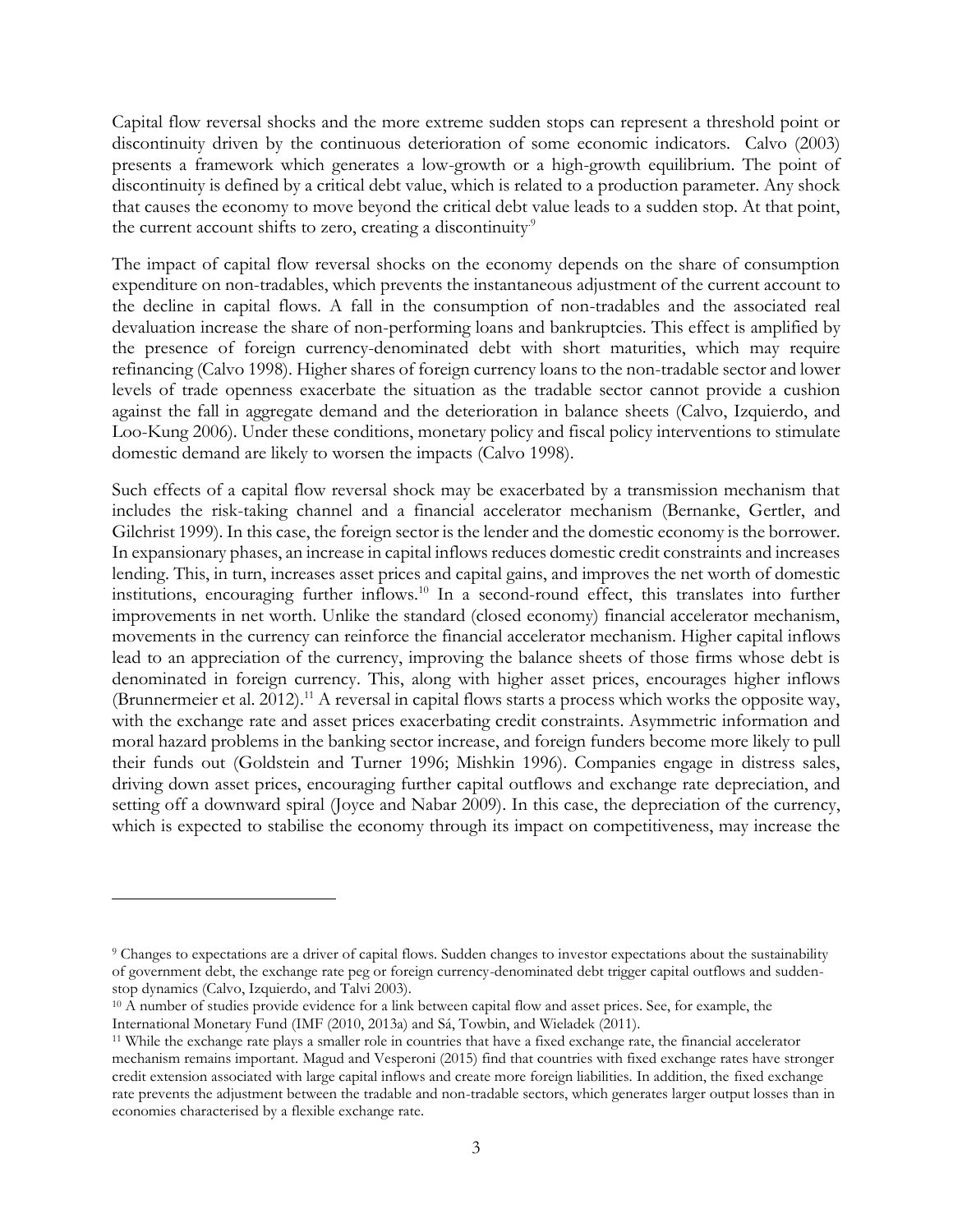output losses through its impact on the net worth of firms with short-term foreign currencydenominated liabilities (Blanchard et al. 2010).

Balance sheet dynamics are central to the negative effects associated with a capital flow reversal or an extreme sudden-stop situation (Calvo, Izquierdo, and Loo-Kung 2006; Calvo, Izquierdo, and Mejia 2004). Mishkin (1999) argues that a reversal in capital flows has large economic impacts only if it affects the balance sheets of economic agents, and in particular the balance sheets of banks.

The effect that changes in risk and/or risk aversion have via the financial accelerator mechanism is dependent on the level of financial development. The level of financial development can have both positive and negative effects on the probability and the size of the impact associated with capital flow reversals. In the presence of a global shock, countries with less developed financial sectors experience outflows, while those with more developed financial sectors tend to attract inflows (Mendoza, Quadrini, and Ríos‐ Rull 2009; Farhi, Caballero, and Gourinchas 2008; Ju and Wei 2011). In countries with a high level of financial development, the financial sector continues to provide liquidity as the economic cycle turns (Aghion, Bacchetta, and Banerjee 2004). Banks are more likely to take on insurance against a banking crisis and to be better at screening borrowers (Dell'Ariccia and Marquez 2004; González and Ranciere 2005). Rajan (1994) argues that higher levels of financial development improve bank supervision, which in turn creates better incentives for bank managers and less risk taking during good times<sup>.12</sup>

Higher levels of financial development, however, are also likely to increase the level of debt and equity flows, which, unlike foreign direct investment, are likely to lead to capital flow reversal and suddenstop episodes (Caballero 2016; Forbes and Warnock 2012; Jongwanich and Kohpaiboon 2013).<sup>13</sup> Higher levels of financial development can also attract cyclical flows associated with monetary policy decisions in advanced economies (Bräuning and Ivashina 2017). This destabilising impact may reflect the fact that debt and equity flows are more dependent on the creditworthiness of domestic firms than foreign direct investment (Aghion, Bacchetta, and Banerjee 2004). High levels of financial development have made it easier for economies to diversify across small shocks, but they have also exposed them to large systemic shocks, which generate significant movements in asset prices (Rajan 2005).

Despite the importance of the financial sector in driving capital flows and in the transmission mechanism of capital flow reversal shocks, the existing literature on reversal episodes generally lacks a model of such financial dynamics. Mendoza (2006) reviews several small dynamic stochastic general equilibrium (DSGE) models which rely on a debt-deflation mechanism and credit constraints to generate large negative economic impacts in response to sudden-stop episodes. Similarly, Fornaro (2015) develops a small general equilibrium model with rational expectations, nominal wage rigidities, and a financial accelerator mechanism based also on Fishers debt deflation. An exchange rate depreciation reduces the collateral constraint by increasing output, which mitigates the negative impacts associated with a sudden stop. The foreign debt accumulated does not affect the net worth of the consumer or the economy. This seems to contradict the impacts identified in empirical

<sup>12</sup> Empirically, Aghion et al. (2009) and Loayza et al. (2006) provide support for these models.

<sup>&</sup>lt;sup>13</sup> A key limitation in this analysis is whether the definition of 'foreign direct investment' affects the results. Portfolio flows become foreign direct investment at some threshold point as the stake purchased in a company becomes significant. If this point is low, it becomes difficult to distinguish between foreign direct investment and portfolio flows.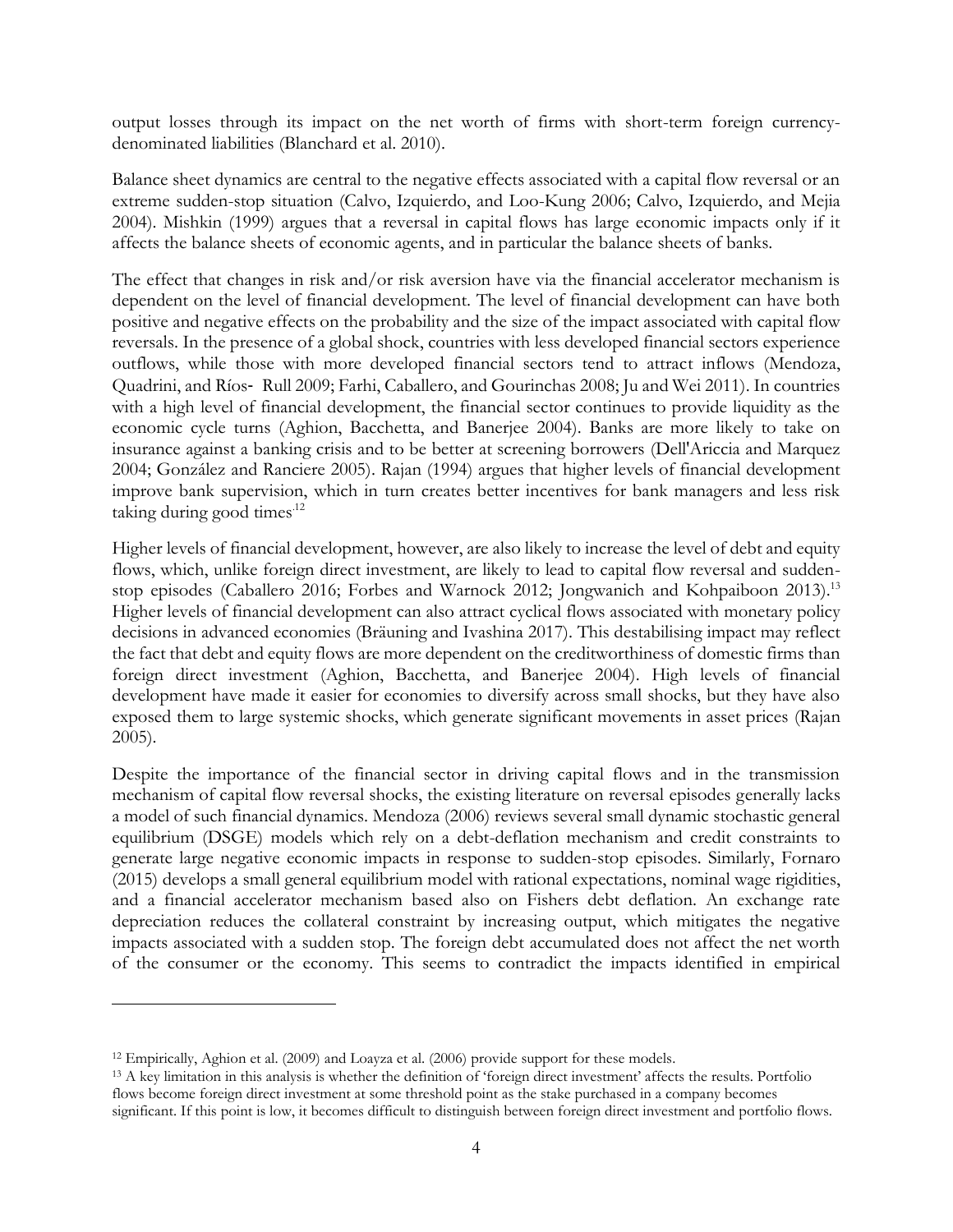literature. Ottonello (2013) develops a similar model but with a collateral constraint linked to the value of collateral in the form of tradable and non-tradable income and debt denominated in foreign currency units. In this case, an exchange rate depreciation creates a trade-off between the level of unemployment and the degree to which the credit constraint is binding. While these models tend to generate a financial accelerator mechanism, the financial sector is not modelled explicitly and there is no consistent stock-flow accounting.

A different but related strand of DSGE models aims to study portfolio allocation between foreign and domestic assets, and how this generates capital flows. These models also have no financial sector or balance sheet dynamics (Devereux and Sutherland 2009; Tille and van Wincoop 2010).

DSGE models have been criticised for their representation of the financial sector including the modelling of financial frictions and relationships such as financial development and trade. The models are linear and thus cannot capture the boom and bust dynamics that characterise the financial sector. Heterogeneous and systemic risks are not captured (Borio and Zhu 2012; Duca and Muellbauer 2014). Moreover, balance sheet dynamics are either not considered or considered only for the balance sheet of a representative bank. But, as Calvo, Izquierdo, and Mejia (2004), Eggertsson and Krugman (2012), and Borio and Zhu (2012) argue, disaggregated balance sheet dynamics are important for studying the impacts of capital flow reversal shocks, fiscal policy, and the general risk behaviour of agents in the economy.

Some macro-prudential liquidity stress-testing tools, such as the model developed by Neagu and Racaru (2013), do capture detailed balance sheet dynamics and have been used to study the impact of capital flow reversal on the banking sector. While the financial dynamics in that framework address some of the criticisms raised against DSGE models, the model lacks real economy dynamics and is unable to identify the impacts on employment and output.

We study the impacts of capital flow reversal shocks in a model which explicitly models the financial flows and balance sheets in an economy. Specifically, we develop a small general equilibrium model that builds on Devarajan and Go (1998) and is stock- and flow-consistent in the tradition of Backus et al. (1980) and Godley and Lavoie (2007). The model has several financial instruments and institutions. Consumption and production behaviour is micro-founded in agents' inter-temporal optimisation, allowing us to capture how changes in preferences, technology and resource constraints affect outcomes. Prices exhibit a degree of stickiness, and there is a monetary policy reaction function based on a Taylor rule. These features are similar to the New Keynesian DSGE models but, unlike the DSGE models, ours is not stochastic.

Two important features of our model make it different from the traditional stock- and flow-consistent models and DSGE models. First, our analysis of financial sector behaviour is based on modern theories of financial transmission mechanisms developed in the wake of the 2008 global financial crash, with modifications appropriate for application to South Africa (Borio and Zhu 2012; Woodford 2010).<sup>14</sup> Second, we specify a dynamic adjustment model of household expectations, which resembles bounded rationality.

<sup>14</sup> In the model developed by Woodford (2010), the lending spread is a function of financial sector institutions' capital. Raising the level of capital is costly, and leverage is limited by regulatory requirements. Shocks that impair the capital of an institution (a bank or, more generally, a financial intermediary) or that create leverage ratio regulatory requirements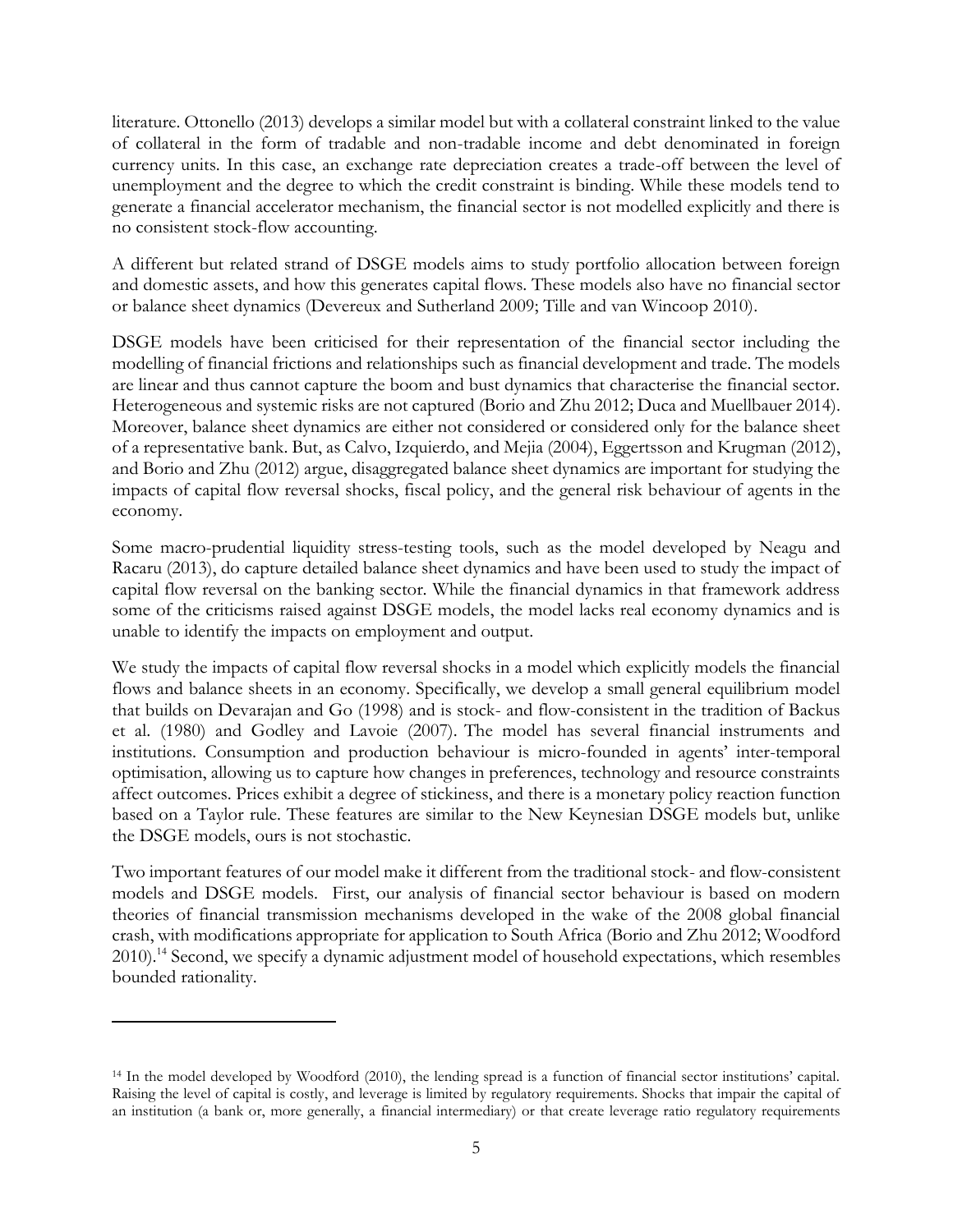The effects of a capital flow reversal shock in our model are larger compared to other studies evaluating the impact of capital flow reversal on the South African economy. Smit, Grobler, and Nel (2014) find small impacts on South Africa. Frankel, Smit, and Sturzenegger (2008) find a similar impact, which is sensitive to the monetary policy response. A higher repurchase rate (repo rate) exacerbates the impact. They justify the muted impacts by South Africa's small holding of foreign currency-denominated debt with short maturities, which is not modelled explicitly. The econometric models used in the analysis have no financial dynamics.<sup>15,16</sup>

We generate a larger impact as the outflow of foreign savings still reduces the availability of savings in the domestic economy, lowers the level of intermediation, and pushes loan spreads up and asset prices down. Even in the absence of large stocks of foreign currency-denominated debt, a capital flow reversal shock does have an impact on the domestic economy through its impact on liquidity and demand for domestic financial assets.<sup>17</sup>

We also illustrate how our framework handles discontinuity in expectations by shortening the household optimisation period. The simulation illustrates the role of expectation formation in amplifying capital flow reversal shocks. Household expectations change from model-consistent (over 10 periods) to more myopic in the presence of a large negative shock. For example, if a reduction in lending is accompanied by the bursting of a property price bubble, households' ability to smooth consumption is reduced and, in our model, household savings rise, causing the shock's impact on domestic demand to be significantly larger.<sup>18</sup> Households become more uncertain and, even in the absence of bankruptcy, they reduce expenditure.

The structure of the paper is as follows. The next section provides a short overview of South Africa's recent external capital flows. This is followed by section 3, which presents the model. Section 4

translate into higher lending spreads and lower volumes of lending and economic activity. Borio and Zhu (2012) also link the capital of the financial sector to bank behaviour. Breaching the minimum capital threshold is costly for a bank. In the face of a possible breach, banks will take defensive action to avoid the high costs, which will affect the availability and pricing of funding extended to customers. The economic cycle changes the strength of this effect, as probability of default, valuations, and the perception of risk change. In turn, this shifts the relative position of banks' capital to the regulatory threshold and affects bank behaviour. The accelerator effects in both models are driven by the relationship between capital and economic activity. Higher economic activity reduces the probability of default and the perception of risk, and improves valuations. This reduces lending spreads, which encourages further improvements in economic activity.

<sup>15</sup> The IMF (2013b) also emphasises the likely impact of capital flow reversal on South Africa as a result of US monetary policy normalisation. However, the IMF does not provide quantitative estimates of the economic impact. It argues that South Africa is likely to see a large outflow due to its twin deficits, but there are also mitigating factors such as government debt that is almost entirely denominated in rand terms and is mostly long-term.

<sup>&</sup>lt;sup>16</sup> A few studies look at the impacts of a sudden stop in a sample of countries, including South Africa. However, they do not provide specific impacts for South Africa (Calvo, Izquierdo, and Mejia 2004; Cavallo et al. 2015; Joyce and Nabar 2009; Reinhart and Reinhart 2008). These studies tend to argue that the impacts tend to be larger than those identified by Frankel, Smit, and Sturzenegger (2008) and Smit, Grobler, and Nel (2014), especially if the sudden stop is accompanied by a banking crisis.

<sup>17</sup> This links our analysis to the recent literature on whether capital inflows are contractionary or expansionary. See, for example, Blanchard et al. (2016).

<sup>18</sup> During the 2008 global financial crisis, Estonia, Latvia and Lithuania experienced capital outflows and the bursting of a property bubble. Their GDP contracted by 20% on an annualised basis in the first half of 2019. The impacts were somewhat exacerbated by the presence of currency board arrangements, which encouraged the inflows of capital into these countries and the creation of a property bubble by creating a false sense of stability. In addition, the currency board arrangements prevented the currencies from adjusting to the widening current account deficits and increased the vulnerability of the economies as capital flows reversed (Hübner 2011).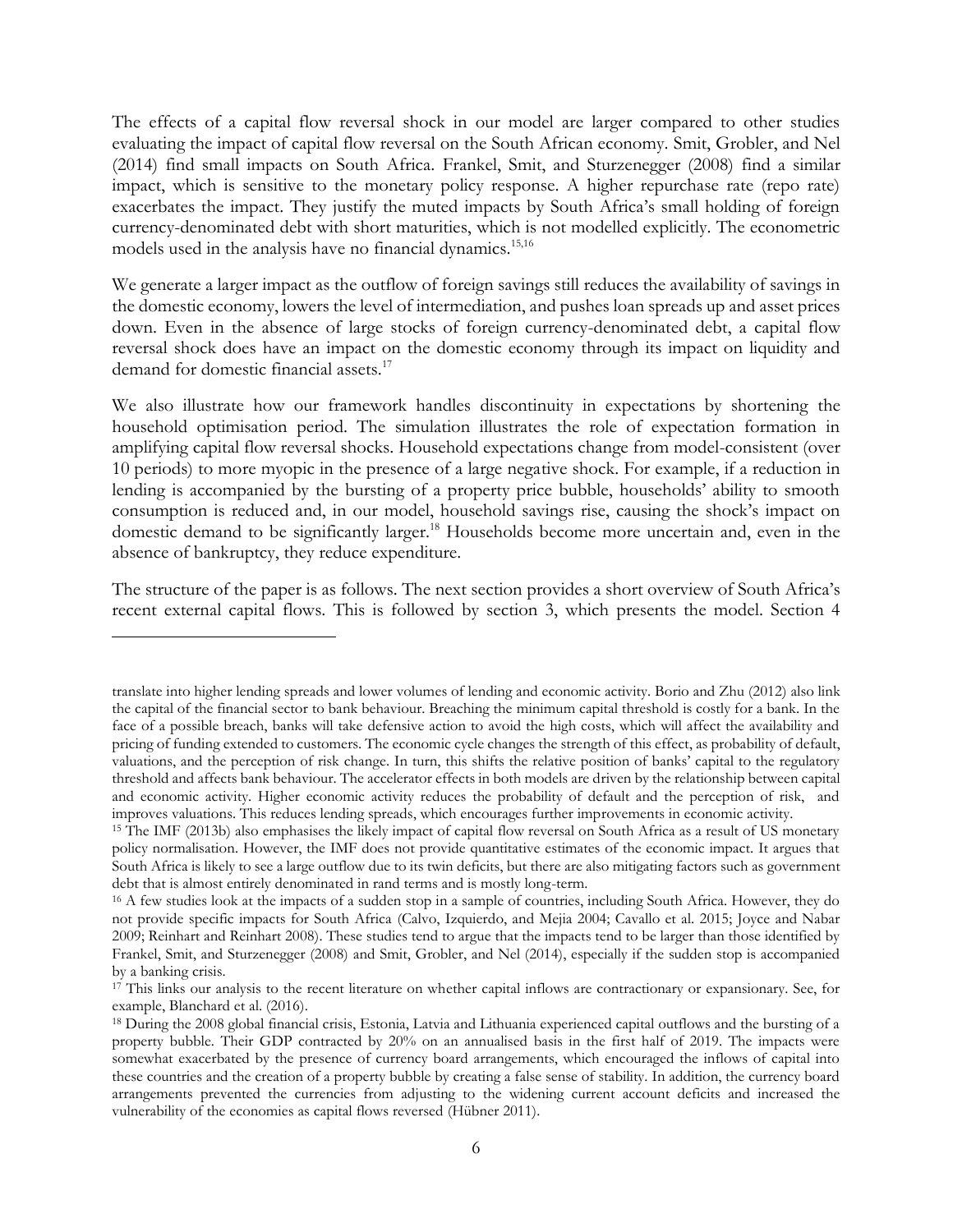presents the data employed in the analysis, while section 5 discusses the calibration strategy. The results are presented in section 6, and section 7 concludes with some policy implications based on the analysis.

## **2. South African external capital flows**

Our analysis is based on the South African economy with its well-developed financial sector. The Global Competitiveness Report 2018 ranks South Africa 18th in terms of its level of financial sector development.<sup>19</sup> The South African rand is the 20th most-traded currency globally, and the country has one of the highest market-capitalisation-to-GDP ratios.<sup>20</sup>

South Africa's deep and liquid financial markets support economic development and facilitate funding for both private and public institutions. This indicates that an analysis of the macroeconomic shocks in the South African context needs to consider financial sector behaviour.



## <span id="page-8-0"></span>**Figure 1: Adjustment to lower net foreign savings**

Source: South African Reserve Bank

 $\overline{a}$ 

The structurally low levels of domestic savings in South Africa have led to the country placing high reliance on foreign savings. This has increased South Africa's vulnerability to capital flow volatility.<sup>21</sup> While South Africa has a relatively low level of foreign currency-denominated debt (just over 20% of GDP), foreign capital flows are an important contributor to asset prices and borrowing cost movements, and thus influence domestic institutions' decisions to accumulate assets and liabilities.

<sup>&</sup>lt;sup>19</sup> The report is available at [https://www.weforum.org/reports/the-global-competitveness-report-2018.](https://www.weforum.org/reports/the-global-competitveness-report-2018)

<sup>20</sup> See the Bank for International Settlements Triennial Central Bank Survey, available at https://www.bis.org/statistics/d11\_3.pdf.

<sup>&</sup>lt;sup>21</sup> This section builds on the historical analysis of South African capital flows presented in Smit, Grobler, and Nel (2014).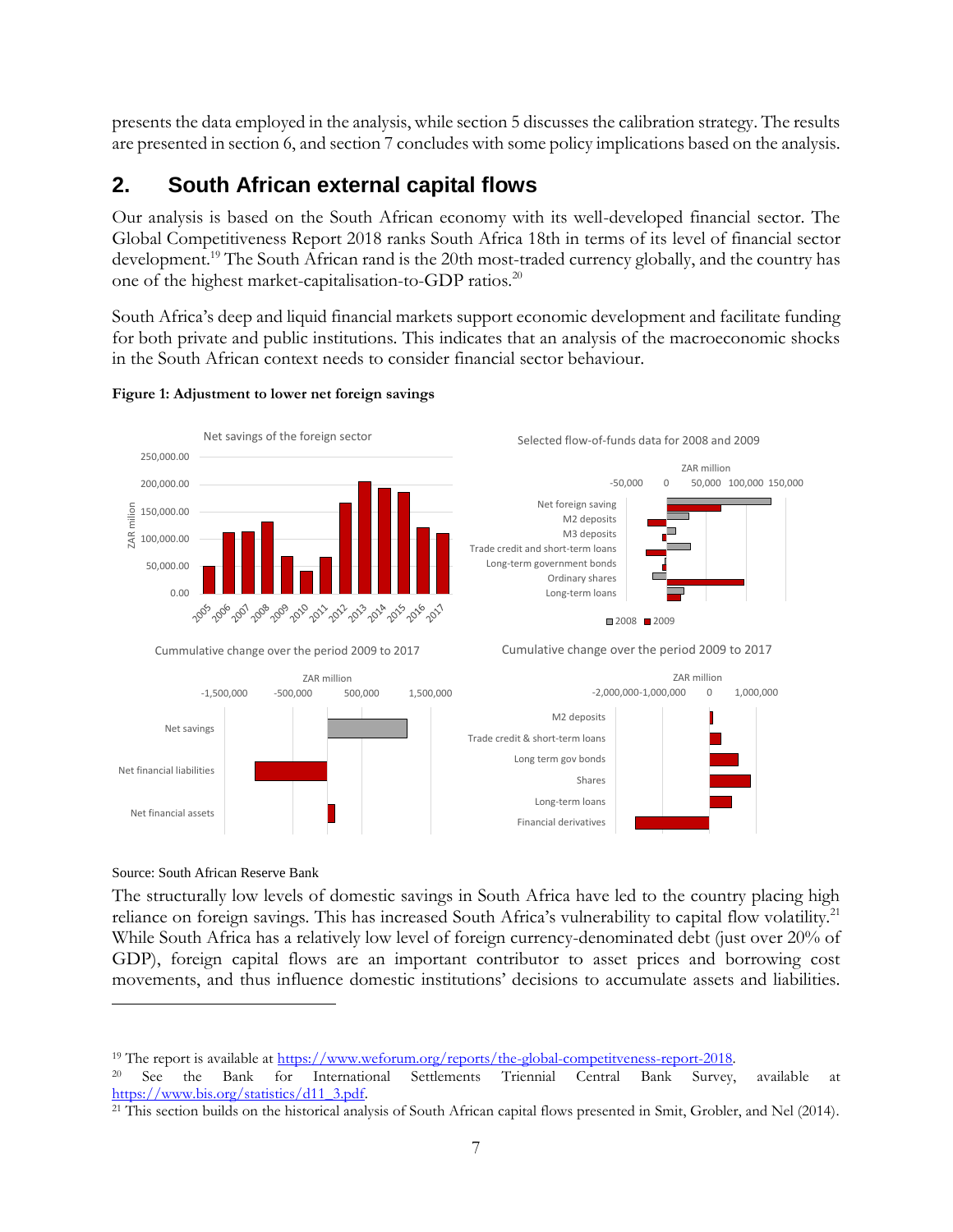The flow-of-funds data produced by the South African Reserve Bank (SARB) provide information on foreign saving inflows and their allocation to various financial instruments.

Net foreign saving inflows slowed down significantly between 2008 and 2009 as the global financial crisis hit South Africa [\(Figure 1\)](#page-8-0). As central banks in advanced economies embarked on unconventional monetary policy, net saving inflows accelerated into South Africa. The inflows slowed down again over 2016 and 2017 as policy uncertainty increased in South Africa and central banks in advanced economies started to reverse some of the unconventional monetary policy interventions.

The reduction in capital inflows from 2008 to 2009 and from 2016 to 2017is significant, constituting a capital flow reversal shock to the economy. The top-right panel of [Figure](#page-8-0) 1 indicates that the adjustment in net foreign savings in 2009 took place mainly through deposits, short-term loans and shares. The increase in shareholding may reflect carry-trade opportunities (see Hassan (2015)). The average repo rate in 2008 was 11.6% compared to 8.4% in 2009, while the JSE All-Share Index declined by 13.0% in 2009. The combination of lower equity prices, a weaker rand and good dividend payouts may have created expectations of higher future returns among foreign investors.

The bottom two panels of [Figure 1](#page-8-0) present cumulative gross flows. The bottom-left panel indicates that there has been a significant decline in the net financial liabilities of the foreign sector over the period. These are the foreign assets of South African residents. This likely reflects capital value losses but also a return of South African assets as the currency depreciated. Foreign saving inflows recorded a large increase over the period. There were also large compositional changes in the foreign sector holding of South African financial assets. Over the period from 2009 to 2017, the foreign holding of long-term government bonds, shares and long-term loans recorded a significant increase. Financial derivatives include instruments such as options and swaps. The negative value reflects that, at maturity, the value of the derivative instrument (calculated as the net value of all transactions) falls as the instrument is exercised.

The outcomes suggest that capital flow reversal has an important impact through the financial sector and asset prices. The foreign sector affects bond and equity markets as well as the money multiplier through its impact on loan extension and direct deposits into the financial system. It can cause credit constraints to tighten. Assessing the impact of capital flow reversal shocks requires tracing the impacts through the financial sector.

Our framework tries to capture these relationships. We have several institutions. Households' interest in retirement and life funds is a liability for the financial sector. In turn, the financial sector purchases bonds and equities. Apart from the financial sector, the foreign sector is a large purchaser of local bonds in our framework. The demand for specific assets is a function of the economic environment, relative returns and price changes affecting the balance sheets of institutions. The framework also captures the specific flows of interest and dividend income associated with the stock of bonds, bank deposits and equities.

## **3. Model**

The model dynamics build on the simple computable general equilibrium model developed by Devarajan and Go (1998) and incorporate elements of DSGE models as well as stock and flow models in the tradition of Backus et al. (1980) and Godley and Lavoie (2012). The model also incorporates elements of the theoretical models developed by Borio and Zhu (2012) and Woodford (2010).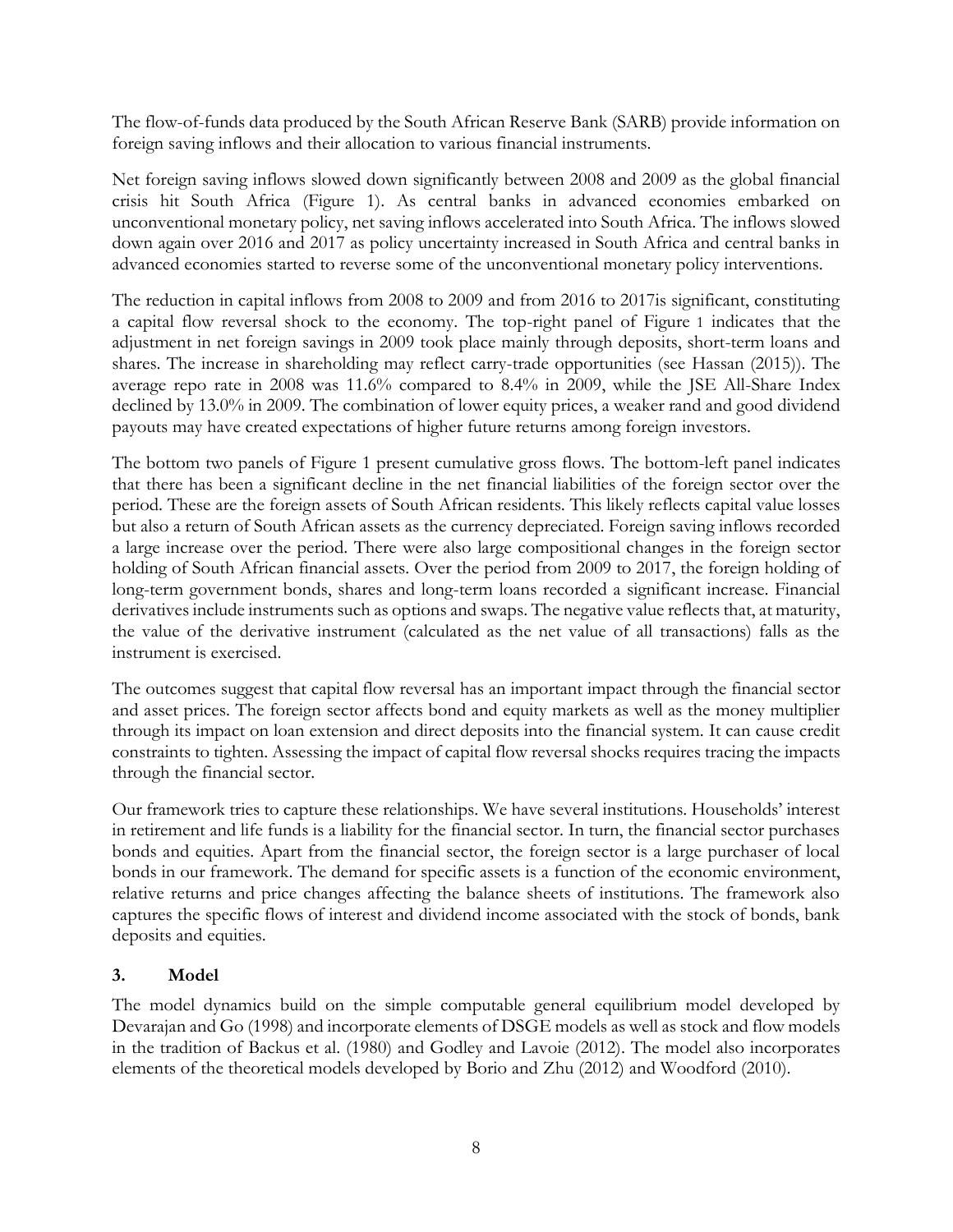Our focus in this section is on the financial side of the model Devarajan and Go (1998) provide a detailed description of some of the real economy relationships. Makrelov et al. (2018) provide a detailed model description and discussion of all the equations.

Six types of institutions (agents) make real and financial decisions:

- the representative household;
- the representative firm (non-financial corporation);
- the representative financial corporation;
- government;

 $\overline{a}$ 

- the reserve bank (central bank); and
- the rest of the world.

Financial instruments are grouped in five categories: equities, loans, cash and deposits, bonds, and other. The different agents meet in the financial, product and factor markets.

Financial behaviour in our framework is based on flow-of-funds dynamics. In every period, agents experience a change in their financial wealth resulting from their decisions to save and invest, accumulate net liabilities (sources of funds), and changes to the equity price.<sup>22</sup> Financial wealth and any changes in it are held in portfolios comprising agents' preferred combinations of the financial instruments from the categories that are available to them. The asset demand specification for the financial and foreign sectors is based on a Tobin asset demand function (Backus et al. 1980; Godley and Lavoie 2012; Tobin 1982).

Our assumptions about expectations are different from those of mainstream DSGE models. The household has model-consistent expectations (similarly to DSGE models) within each period. However, the ability of the representative household to foresee the future is limited to 10 periods (2.5 years)<sup>23</sup> and the formation of expectations can vary between periods. This renders the model suitable for analysing non-linearities such as 'sudden stop' shocks. Newly formed expectations can be introduced, for example by shortening or increasing the optimisation period, or by changing the value of coefficients or the structure of equations between periods. As the household solves for each period, new information about the economy becomes available, which is incorporated into the next period's optimisation. Our expectation formation resembles bounded rationality (Simon 1955, 1982). The choice of bounded rationality, over behavioural norms as in the traditional stock and flow models or rational expectations as in DSGE models, is based on experimental research, which indicates that agents exhibit bounded rationality (Assenza et al. 2014; Hommes 2011; Roos and Luhan 2013).

The data used in the calibration of the model are a series of financial macro SAMs and institutional balance sheets over the period 2002 to 2012 and National Accounts data for South Africa. The choice of period reflects the introduction of inflation targeting and the immediate period after the 2008 global financial crisis characterised by large negative output gaps. Our approach of real sector parameters

<sup>22</sup> These changes in financial wealth are used to build financial Social Accounting Matrices, which represent real and financial transactions and ensure flow consistency. The approach is described in section 4.

<sup>&</sup>lt;sup>23</sup> The assumption of 10 periods reflects the period that monetary shocks take to dissipate in an economy and the inflation expectations period generally targeted by central banks. We have assumed that this period also reflects the household expectation horizon.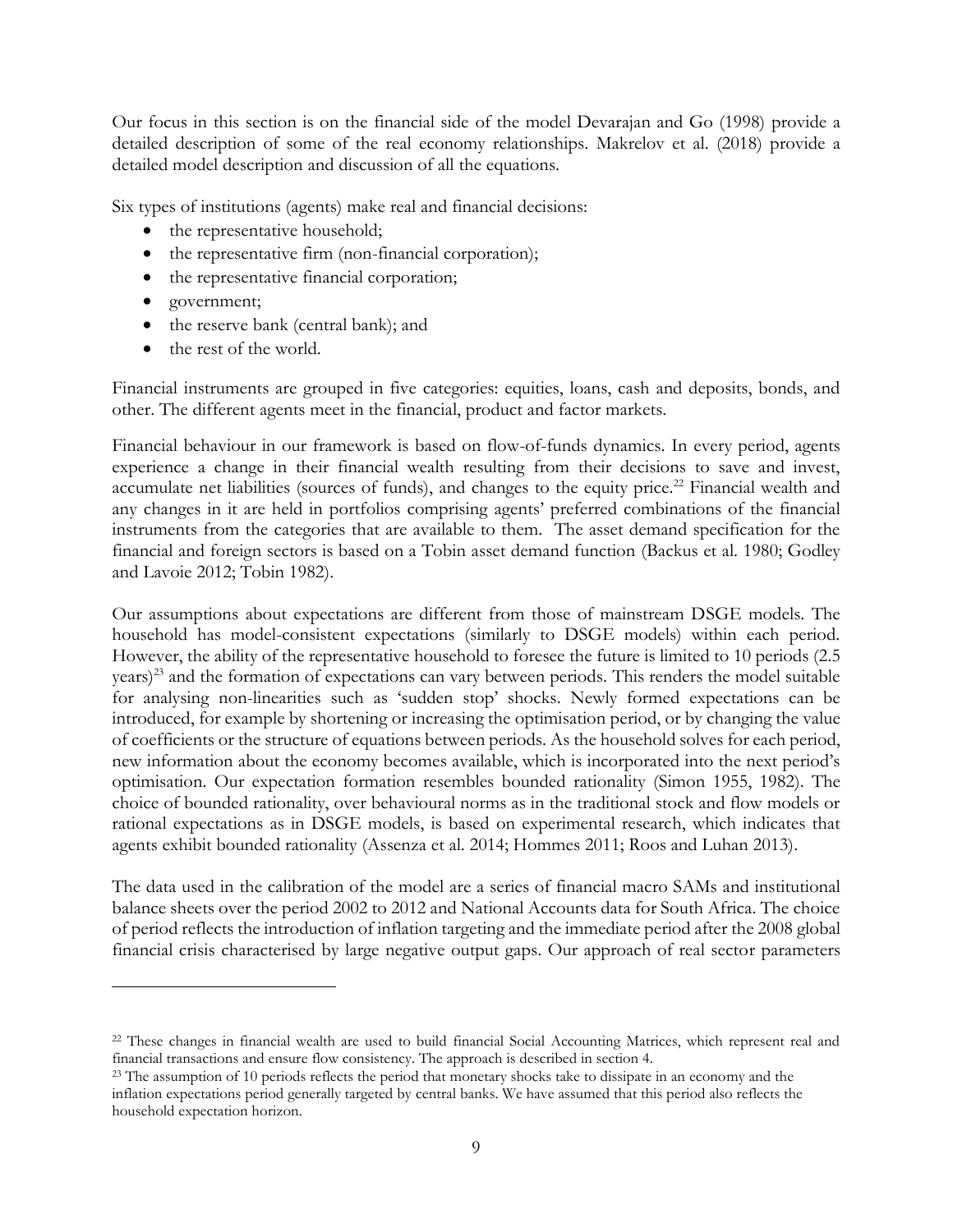closely follows the approach outlined by Devarajan and Go (1998). The substitution elasticities are based on the recent estimates for South Africa produced by Kreuser, Burger, and Rankin (2015) and Saikkonen (2015).

The coefficients for the asset demand function are based on those used by Godley (1996) and Godley and Lavoie (2012). The coefficients reflect a stronger response of equity and bonds to changes in relative prices. Our strategy here is to utilise the coefficients generated by other studies, bearing in mind the limitations of this approach, or to get some sense of the relationship through simple econometric estimates, which are further calibrated in the model to generate a consistent baseline.

The model fits well annual growth data, but there are deviations on the quarterly growth rates. The average quarterly growth rate from the beginning of 2009 to the end of 2011 is 0.6% compared to 0.55% in the model. As the model solves beyond 2012, deviations from the baseline increase.

## **4. Results**

We simulate the impact of a decline in net foreign savings by 2% of GDP over four quarters and explain the transmission mechanism in our stock- and flow-consistent model. We compare the result from the main simulation with a scenario where the capital flow reversal shock changes the household expectations from model-consistent to more myopic. This aims to show how discontinuity in the behaviour of households affects the results, and illustrates the ability of our framework to capture discontinuous behaviour, which characterises sudden-stop behaviour.

#### <span id="page-11-0"></span>**Figure 2: Interest rate spread and reserve ratio**



Source: Model simulations (quarterly data)

The reversal in foreign saving flows reduces liquidity in the domestic market and requires the rebalancing of investment and domestic savings in order to maintain the equilibrium. In addition, following the mechanisms identified by Borio and Zhu (2012) and Woodford (2010), there is an increase in the probabilities of default and the perception of risk, and deterioration in valuations and the net worth of the financial sector, leading to lower levels of intermediation and higher lending spreads. The banks' cash reserve ratio in our model jumps, reducing the money multiplier and the supply of loans by the financial sector (panel 1 in [Figure 2\)](#page-11-0). The reduction in the supply of loans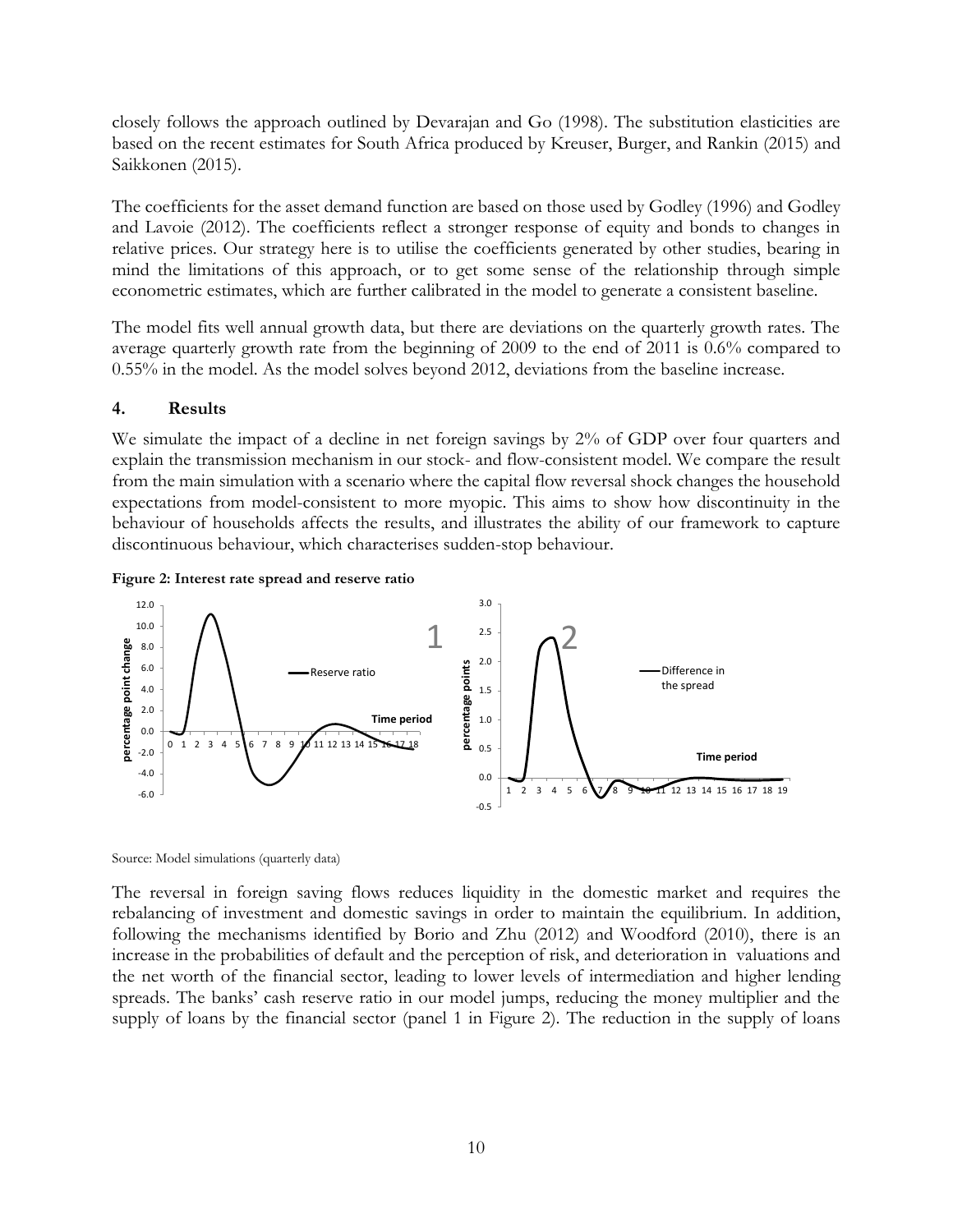increases the spread over the repo rate, and the loan rate rises.<sup>24</sup> This is depicted in panel 2 of Figure [2.](#page-11-0) The trend reflects the initial fall in foreign saving inflows and the subsequent recovery.

The increase in the reserve ratio is also driven by the fall in the value of financial sector assets, which is explained below.

An increase in the nominal loan rate translates into a higher real rate. This effect is strengthened by a fall in inflation and inflation expectations relative to the baseline (panel 1 in [Figure 3\)](#page-13-0). The output response dominates the exchange rate impact on inflation. The higher real rates affect the economy in several different ways:

- 1. Firstly, investment falls across all institutions, which helps to rebalance savings and investment.
- 2. The increase in the real rates negatively affects aggregate demand and the demand for factors of production, which decreases utilisation in the economy and, thus, production.
- 3. The demand for loans decreases, thus decreasing the sources of funding available for investment in real and financial assets.
- 4. Interest income increases.

## <span id="page-12-0"></span>**Table 1: Impact on real expenditure**

|                                  | Impact  |          |  |
|----------------------------------|---------|----------|--|
| Per cent deviation from baseline | $t+1$   | $t + 10$ |  |
| Household expenditure            | $-2.43$ | $-0.67$  |  |
| Investment                       |         |          |  |
| Non-financial firms              | $-3.81$ | $-3.88$  |  |
| Other institutions               | $-4.11$ | $-4.14$  |  |
| Exports                          | 0.25    | $-0.97$  |  |
| Imports                          | $-4.74$ | $-0.96$  |  |
| GDP                              | $-0.48$ | $-0.97$  |  |

Source: Model simulations (quarterly data)

 $\overline{a}$ 

[Table 1](#page-12-0) shows the impact on investment at 1 period  $(t+1)$  and 10 periods  $(t+10)$  after the shock. Investment by non-financial firms is initially 3.8% lower, and it is 3.9% lower in the outer years despite the recovery in net foreign savings. This result is in line with the long-term impacts on investment found by Joyce and Nabar (2009). This decline reflects the permanent decline in the equity price relative to the baseline (panel 2 [Figure 3](#page-13-0) below). The fall in the equity price relative to the baseline reflects an expectation of lower inflation initially and lower growth in money supply, but, more importantly, the medium-term effect is driven by a permanently lower stock of capital and lower levels of capacity utilisation compared to the baseline.

<sup>24</sup> This mechanism is also in line with the empirical findings in Rey (2015).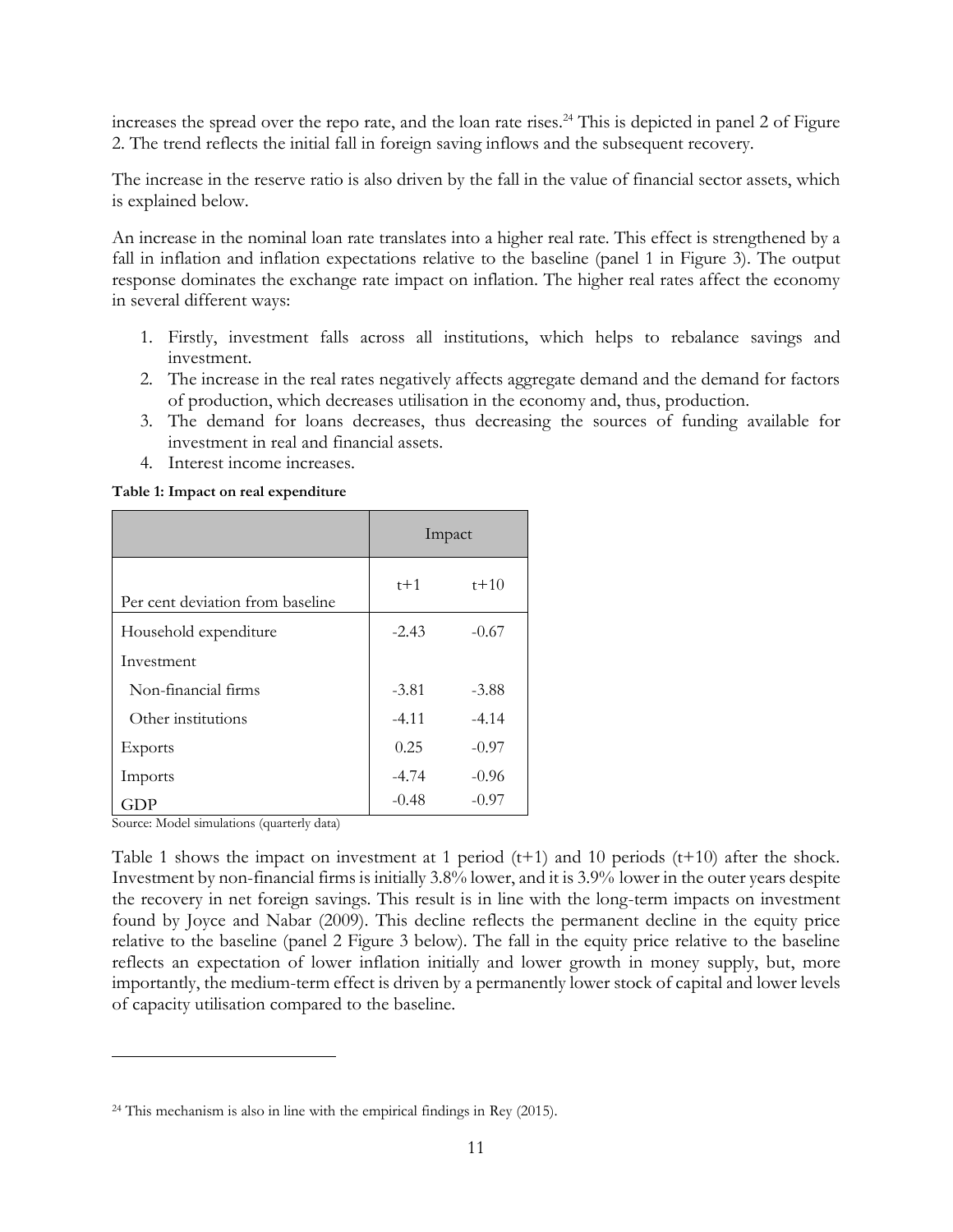<span id="page-13-0"></span>



Source: Model simulations (quarterly data)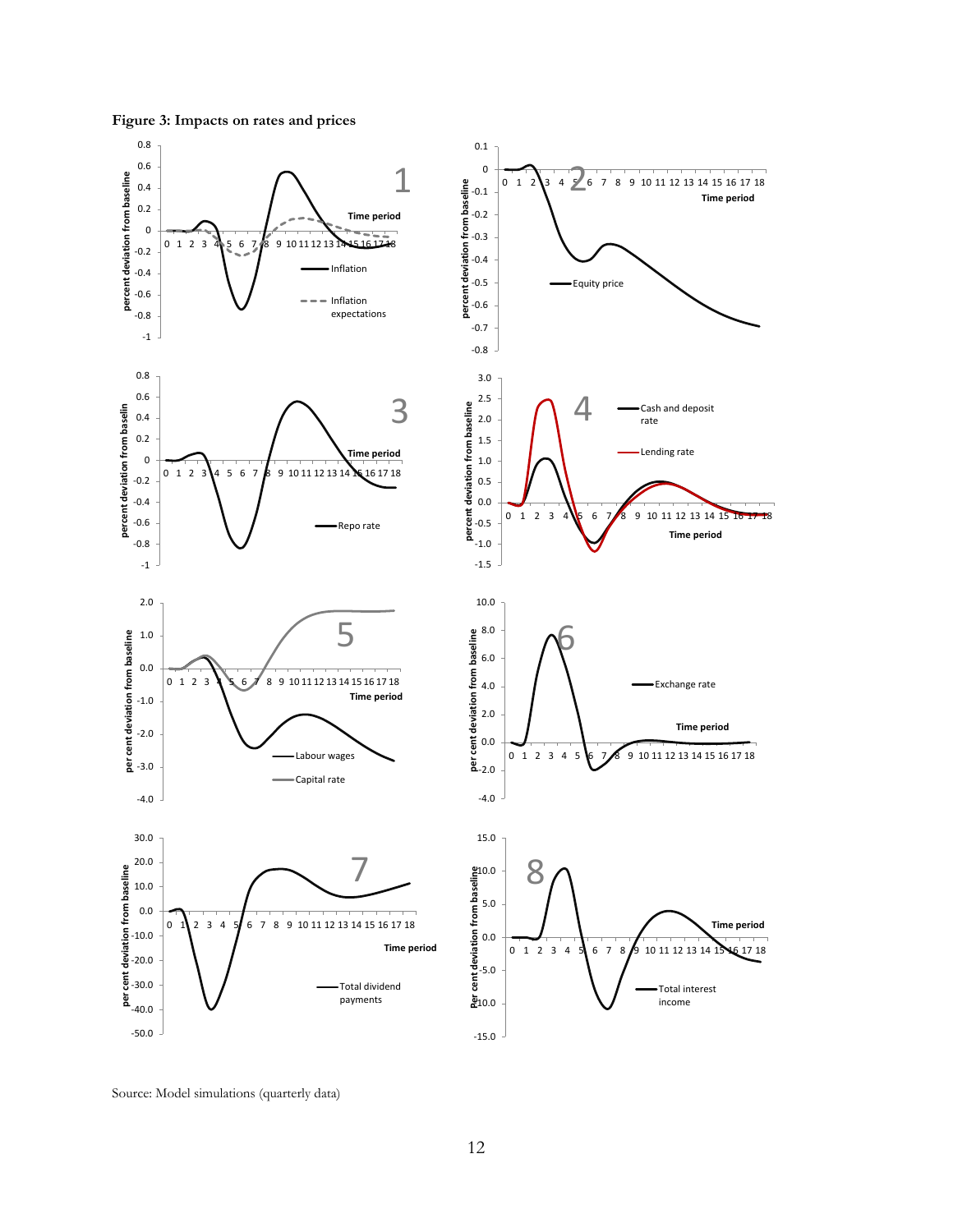Exports and imports follow the expected trends as the reduction in foreign savings translates into a depreciation of the exchange rate (see panel 6, [Figure 3\)](#page-13-0).<sup>25</sup> The decline in imports is significantly larger than the increase in exports. It reflects not only the depreciation in the currency, but also the significant decline in aggregate demand.

The response is dependent on the assumed elasticities in the Constant Elasticity of Substitution and Armington functions. As the flow of foreign savings normalises and the exchange rate depreciation is reversed, the level of exports declines compared to the baseline while the level of imports recovers but remains below the baseline level. The normalisation of imports also reflects a recovery in household consumption in the outer years. As in Smit, Grobler, and Nel (2014), the main adjustment is through imports, which reduces the overall negative effect on GDP.

The lower inflation and lower utilisation of resources reduce the repo rate through the Taylor rule specification. This, in turn, reduces the real policy rate, and helps to alleviate some of the pressures from the increase in the real lending rates.

The savings of the financial and non-financial sectors increase by reducing dividend payments (panel 7 in [Figure 3](#page-13-0) ). Total dividend payments are close to 40% lower compared to the baseline, which negatively affects the income of all institutions, particularly the income of households. This decline in dividend income is offset somewhat for some institutions by an increase in interest income (panel 8, [Figure 3\)](#page-13-0). For the representative household, however, the combination of lower dividend income and higher interest expenditure reduces its ability to save and consume.

Factor income also declines as capacity utilisation declines. [Figure 3](#page-13-0) shows divergent trends in capital and labour wages. We assume full employment. The labour force increases but economic activity is lower than in the baseline, and labour wages must fall in order for labour to be absorbed. In the case of capital, the effect is more positive over the entire horizon. This reflects the fall in investment and the slower pace of capital accumulation in the scenario.

[Table 1](#page-12-0) indicates that the immediate impact on household consumption is large and negative. However, as foreign savings normalise, household consumption recovers marginally. There are several forces that affect household behaviour. On the one side, household income falls as explained above, which translates into lower consumption. On the other side, the fall in the equity price and the lower provision of loans make it more difficult for the household to achieve its wealth target. The household needs to save more and consume less in order to compensate for the fall in the sources of funding and to achieve its desired level of future wealth and consumption. The lower level of expected inflation mitigates this impact somewhat in the short run as the household is targeting real wealth.

[Figure 4](#page-15-0) presents household optimisation behaviour at three points in time: the time the shock takes place (*t*), 10 periods after the shock (*t*+10), and 15 periods after the shock (*t*+15). The largest differences in growth rates are in period *t.* At time *t*, the economy is faced with a sudden shock, and household wealth falls. The household must consume less and save more in order to achieve its target

<sup>&</sup>lt;sup>25</sup> The exchange rate is modelled following the approach in Devarajan and Go (1998). In their model, if the real exchange rate is fixed, foreign savings need to adjust, and if the real exchange rate is flexible, then foreign savings are exogenous. In our model, we have exogenous foreign savings and a flexible real exchange rate. An exogenous reduction in capital flows generates an exchange rate response to ensure that the current account is in line with the new level of foreign savings.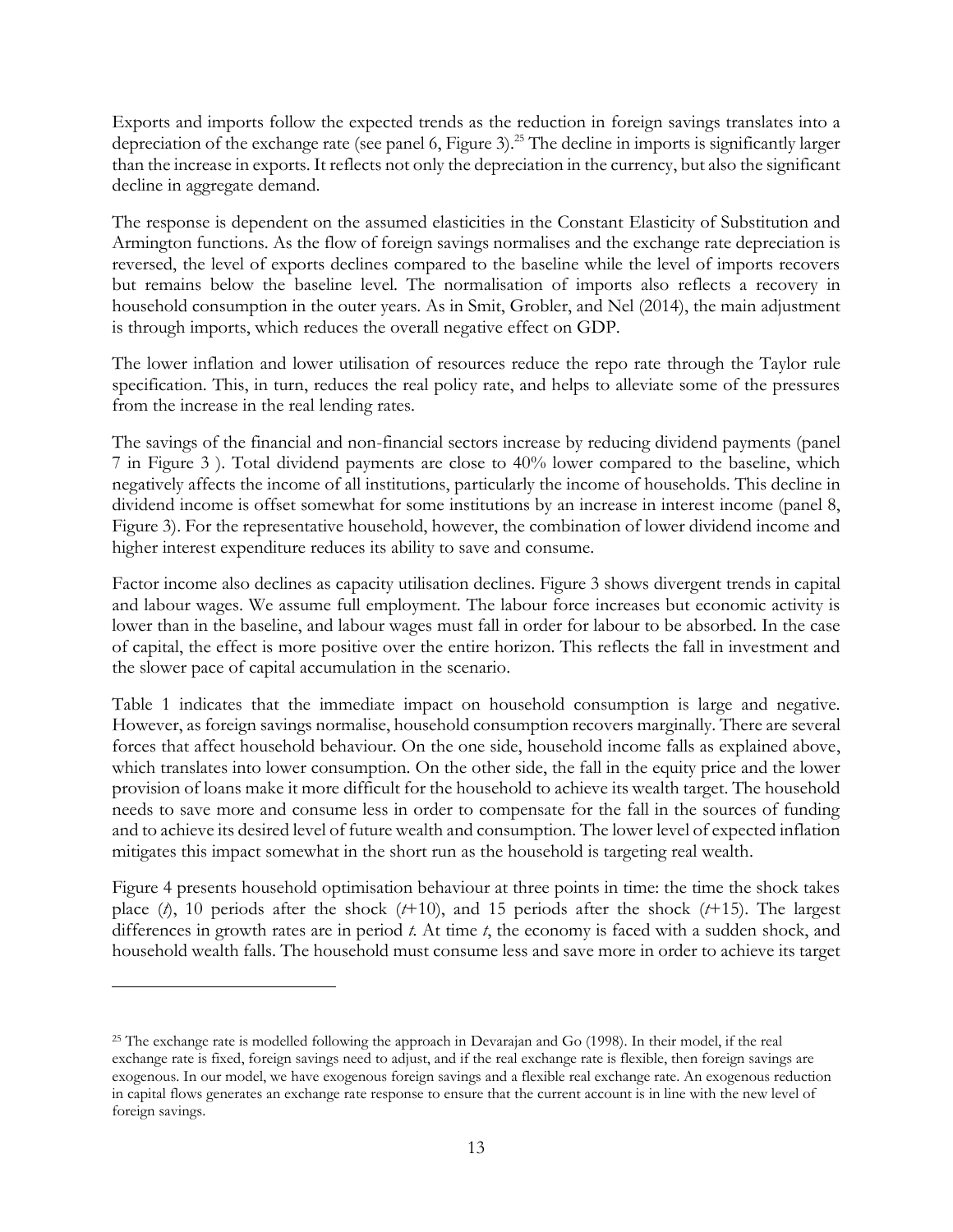level of wealth. Household consumption declines due to lower income and fewer sources of funding, but there is also a greater need to save in order to achieve its target level of wealth. The growth rates in the simulation are significantly lower initially. The household, however, expects that the simulation growth rates will rise and eventually exceed those in the baseline given the cyclical structure of the economy and the likely response of monetary authorities to the shock. The stronger growth rate of financial wealth in the outer years of the optimisation period allows households to consume more. At this point, households cannot see that the capital flow reversal shock continues for four more quarters. This expectation of future improvements lowers the impact of capital flow reversal on household consumption in period *t*. It allows households to smooth their consumption.

By period *t+10*, households face lower equity prices and the expected recovery in period *t* has not taken place. Household consumption growth is lower in order to maintain the growth in real financial wealth close to the baseline. By period *t+15*, the growth rates in the baseline and the simulation are very similar for household consumption and wealth compared to the baseline. However, in level terms, household wealth and household consumption are permanently lower as the temporary credit constraint on the economy has reduced the stock of financial wealth compared to the baseline.

<span id="page-15-0"></span>



Source: Model simulations (quarterly data)

In the next tables, we present the impact on the stocks of assets and liabilities, and we explain the impacts at period *t*+3.

The financial wealth held by the foreign sector in South Africa is affected mainly by a fall in savings and a depreciation in the currency. A decrease in foreign saving inflows reduces the purchases of South African financial assets by the foreign sector. The exchange rate increases the local currency value of foreign currency-denominated assets held by domestic institutions (these are liabilities for the foreign sector). The depreciation in the currency increases the value of bonds as well as cash and deposit liabilities relative to the baseline. We assume that their value is fixed in foreign currency units. The stocks of foreign loans and equity assets held by domestic residents are linked to domestic output. Lower domestic output and a weaker domestic currency discourage domestic institutions from increasing their holding of foreign equities and loans.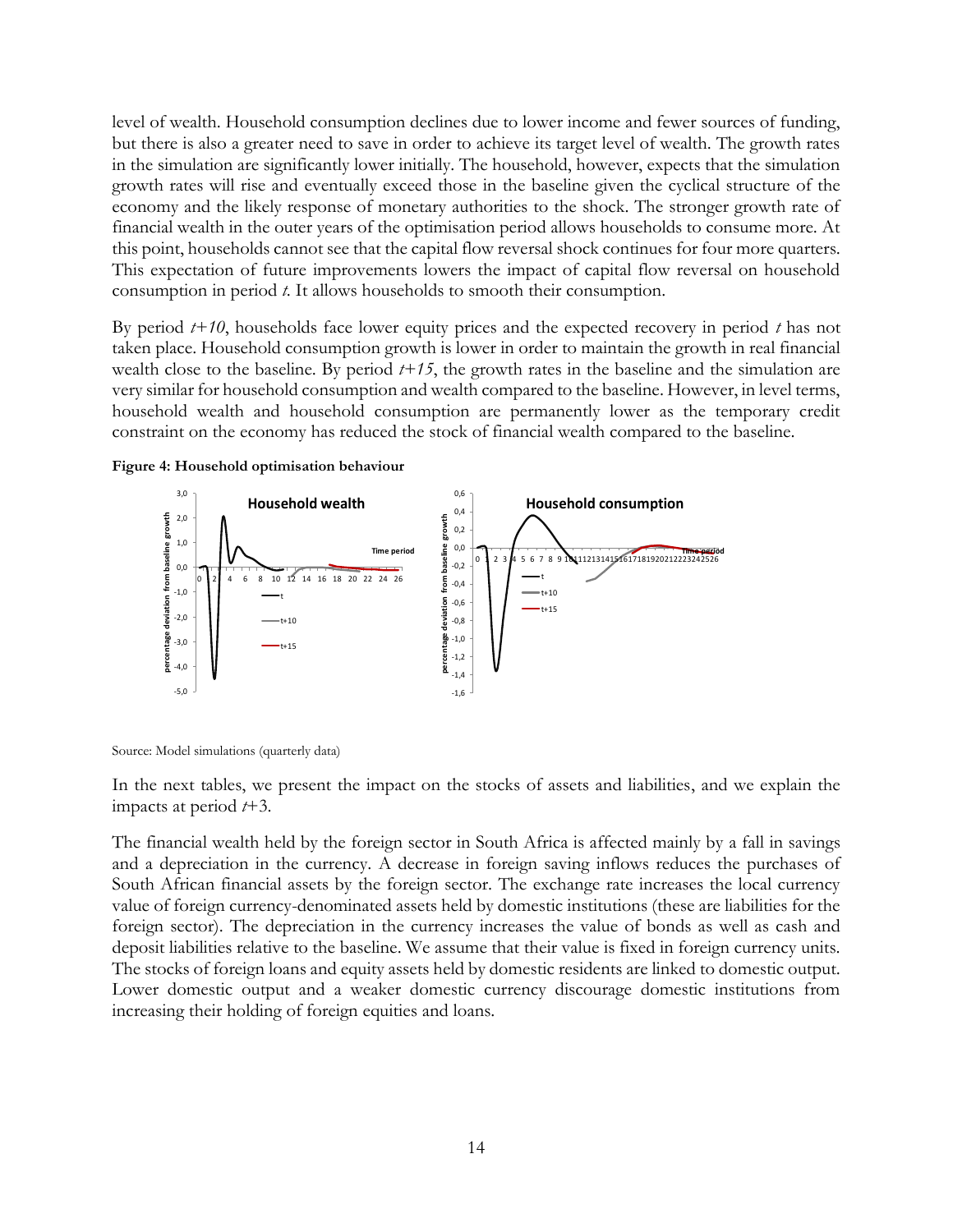|                         | Assets   |              |                   |         |
|-------------------------|----------|--------------|-------------------|---------|
| Deviation from baseline | Equities | <b>Bonds</b> | Cash and deposits | Loans   |
| $t+3$                   |          |              |                   |         |
| Reserve Bank            | $-0.4$   | 2.0          | 0.0               | 0.0     |
| Financial sector        | $-0.7$   | 5.4          | $-1.7$            | $-2.9$  |
| Non-financial sector    | $-0.4$   | 0.0          | $-1.6$            | $-0.3$  |
| Households              | $-2.0$   | 0.0          | $-2.2$            | 0.0     |
| Government              | $-0.4$   | 0.0          | $-1.8$            | $-0.1$  |
| Rest of the World       | $-19.3$  | $-12.6$      | $-22.5$           | $-14.6$ |

<span id="page-16-0"></span>**Table 2: Changes to the holding of financial assets**

Source: Model simulations (quarterly data)

The foreign sector holding of South African financial assets declines across the board as the sources of funding and, in particular, the inflows of foreign savings decline. The decrease in the holding of bonds is smaller compared to the other asset classes, which reflects their higher relative return.<sup>26</sup>

|                         | Liabilities |              |                   |        |
|-------------------------|-------------|--------------|-------------------|--------|
| Deviation from baseline | Equities    | <b>Bonds</b> | Cash and deposits | Loans  |
| $t+3$                   |             |              |                   |        |
| Reserve Bank            | $-0.4$      | 0.0          | $-1.9$            | 6.4    |
| Financial sector        | $-1.4$      | 0.0          | $-2.9$            | 0.0    |
| Non-financial sector    | $-10.3$     | 0.0          | 0.0               | $-2.5$ |
| Households              | 0.0         | 0.0          | 0.0               | $-2.9$ |
| Government              | $-0.4$      | 1.9          | 0.0               | $-2.2$ |
| Rest of the World       | $-4.8$      | 2.2          | 2.2               | $-4.5$ |

<span id="page-16-1"></span>**Table 3: Changes to the holding of financial liabilities**

Source: Model simulations (quarterly data)

 $\overline{a}$ 

It is this higher relative return on bonds that also encourages the financial sector to increase its holding of bonds [\(Table 2\)](#page-16-0). It can also reflect some form of a flight to safety as bonds are associated with a lower risk of default. This impact works through the Tobin asset-demand function, which drives the demand for assets for the financial and foreign sectors.

The lower levels of cash and deposits received by the financial sector affect the financial accelerator mechanism in our framework. The extension of loans is lower because the financial sector chooses to hold more reserves, but also because the level of cash and deposits declines relative to the baseline. In addition, this negative effect on financial wealth is compounded by a decline in equity liabilities, driven by the slower creation of equity assets by households as well as the lower equity price. The loans extended to the financial sector experience no change. There are two effects that determine the impact on the demand for loans by the financial sector. Higher loan rates discourage borrowing, but higher interest income encourages borrowing. Overall, the pool of funds generated from the sources of

<sup>&</sup>lt;sup>26</sup> Stocks where a change is not recorded reflect the fact that the asset or liability instrument is modelled exogenously or that the institution does not hold the particular asset or liability.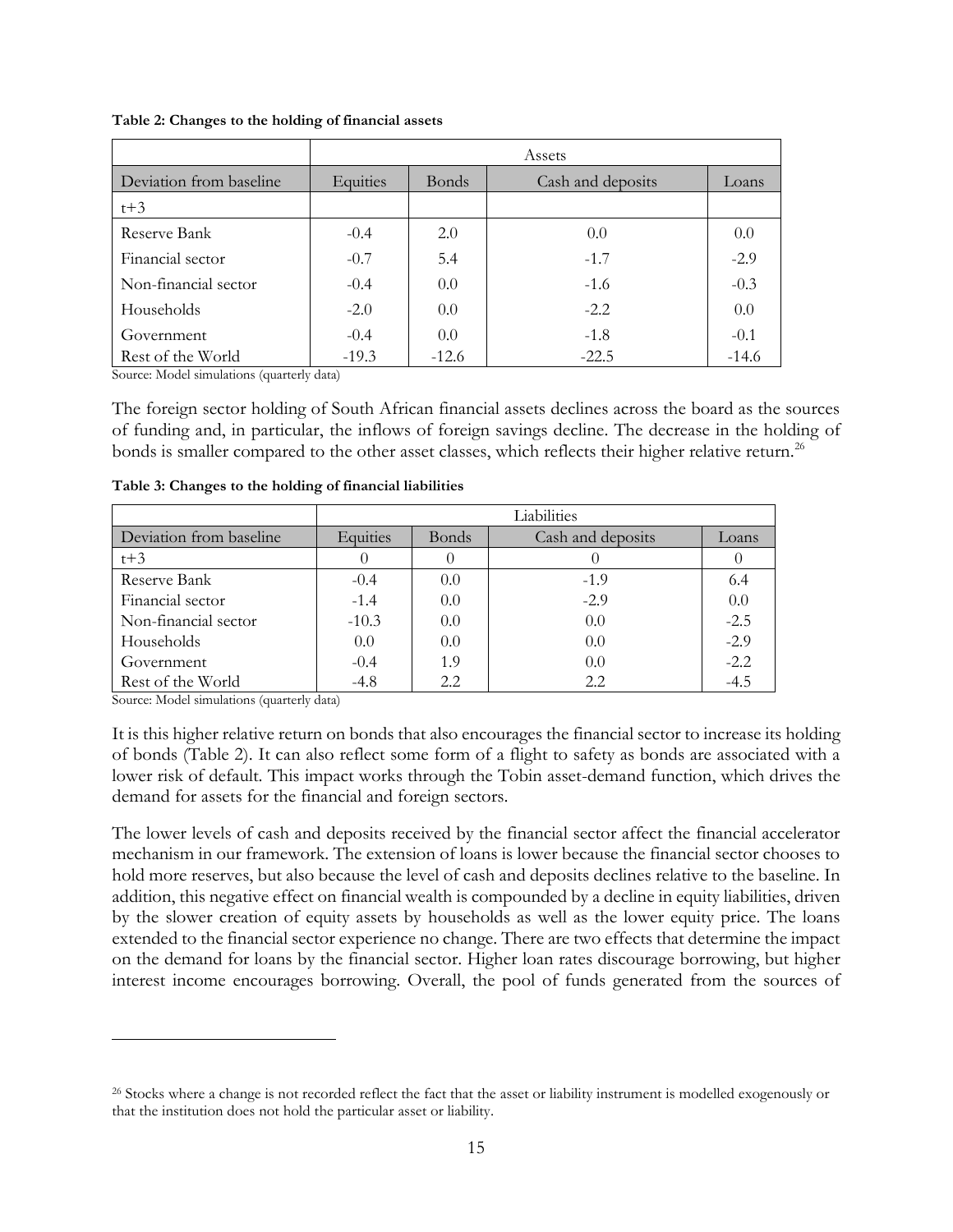funding and available for investment is lower relative to the baseline, despite the higher levels of net savings. All asset holdings for the sector, except bonds, decline.

The non-financial sector also funds its financial wealth through net savings, loans and equity sales. While savings increase initially, the lower demand for equities (due to their lower return) and lower levels of economic activity lead to a significant reduction in the equity liability for the sector [\(Table 3\)](#page-16-1). At the same time, the higher loan rate and lower income decrease the demand for loans. The equity and loan effects offset the positive impacts from higher savings. The financial wealth available for investing declines, which leads to a decline in the holding of assets across the board.

The decline in the cash and deposits holding of the household reflects lower income, which offsets the impact of higher cash and deposit rates. The fall in the transaction demand for money is higher than the increase in the demand for money as a store of value. The decline in financial wealth translates into a lower demand for equities on the asset side. The decline in the value of assets also reflects the fact that the representative household has achieved lower levels of wealth in the previous periods. The household's anticipation of a recovery in the economy, based on its model-consistent expectations, has led to smoother consumption and lower savings l in the initial periods of the optimisation horizon.

Government maintains its levels of spending, which translates into higher issuance of bonds given its falling income. The increase in bond issuance is also driven by the fall in the other sources of funds, such as loans. In terms of our specification, the decline in loan liabilities relative to the baseline is driven by the higher borrowing costs and the lower income of government. The marginal decrease in government equities, both on the asset and on the liability sides, reflects the lower equity price as the quantity of equities is modelled exogenously.<sup>27</sup> Similarly to the other institutions, the decrease in the sources of funding (liabilities) is matched by a decline in the uses of funding (assets).

The central bank sees a large increase in interest income as loan rates and cash and deposit rates rise. This increases the demand for loans as a source of funding, raising the financial wealth of the central bank and translating into higher purchases of bonds. Our assumption is that any increase in the financial wealth of the central bank translates into a greater holding of bonds. The stocks of all the other assets are assumed to be exogenous.<sup>28</sup>

Below we outline the changes in net financial wealth, measured as the difference between the stock of financial wealth and the stock of financial liabilities divided by nominal GDP. The results indicate that the net financial position of the country improves as a result of a reversal in capital flows. This is not surprising, as the assets of the foreign sector are denominated in rand terms in our framework, whereas the liabilities (the foreign assets of the domestic sector) are denominated in foreign currency units. The domestic economy benefits from the depreciation in the currency. At the same time, the decline in foreign savings reduces the sources of funding and the stock of assets held by the foreign sector relative to the baseline.

In our framework, which is stock- and flow-consistent, a deterioration in the net wealth of one sector must be matched by improvements in the net wealth of other sectors. In this case, the improvement takes place mainly through the balance sheets of the financial and non-financial sectors, which increase

<sup>27</sup> Government equity liabilities reflect our aggregation of financial instruments. 'Other loan stock and preference shares' were classified as equities.

<sup>&</sup>lt;sup>28</sup> The change in equities reflects the fall in the equity prices and not in the stock of equities.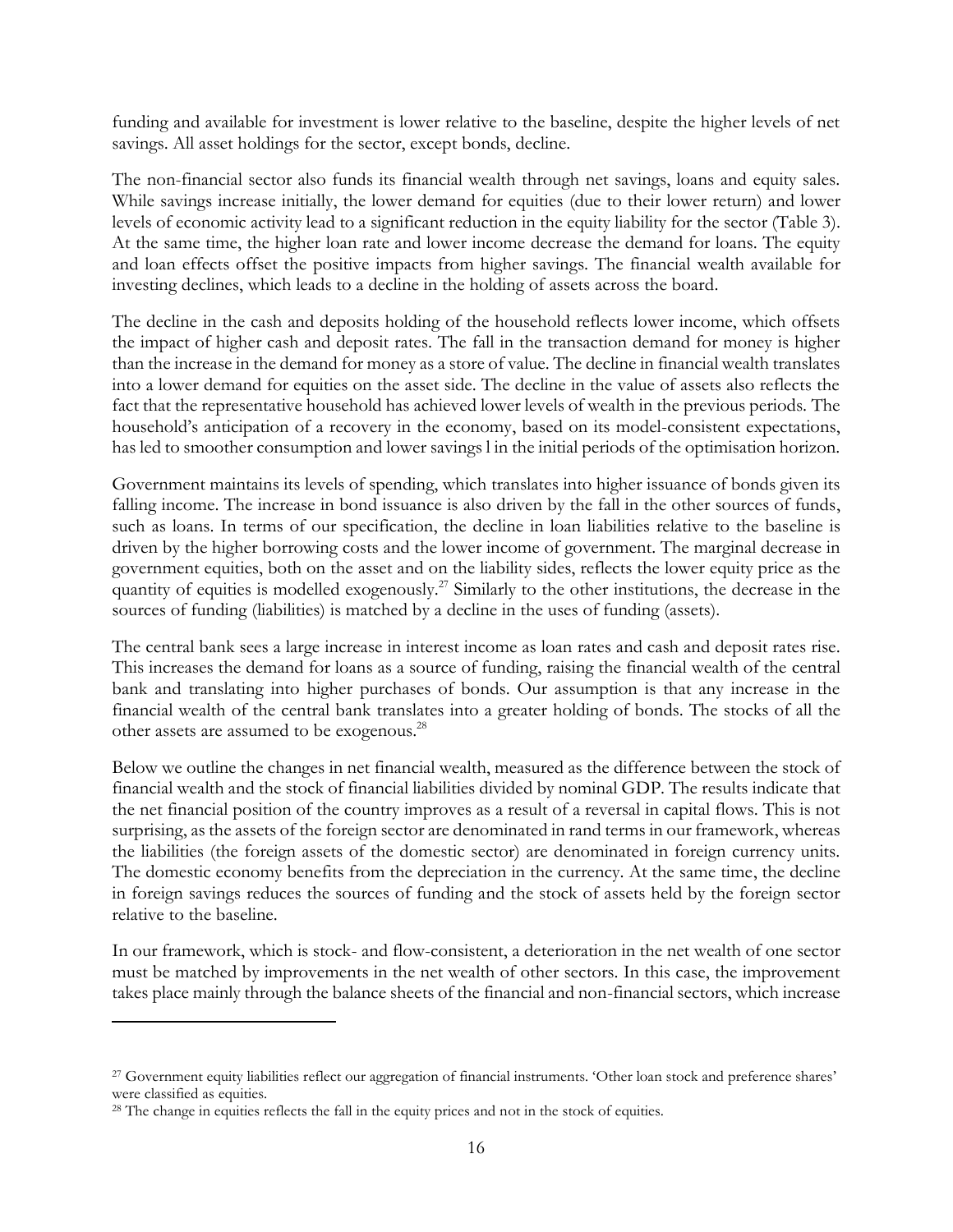savings to offset the fall in foreign savings. For the financial sector, this effect is temporary. For the non-financial sector, the impact carries throughout the simulation period. The more permanent effect for the non-financial sector is explained by the higher net savings in the outer years, which are driven by permanently lower levels of investment.

| Net financial wealth     | Impact |        |
|--------------------------|--------|--------|
| change as percent of GDP | $t+1$  | $t+10$ |
| Reserve Bank             | 0.0    | 0.0    |
| Financial sector         | 1.1    | 0.3    |
| Non-financial sector     | 3.4    | 4.2    |
| Households               | 0.2.   | 0.7    |
| Government               | $-0.4$ | 0.0    |
| Rest of the World        | $-4.3$ | $-5.2$ |

Source: Model simulations (quarterly data)

The impact on domestic demand is similar to the mild scenario of Smit, Grobler, and Nel (2014). However, our shock is significantly smaller, almost half as large. Our transmission mechanism is significantly different and assumes the amplifying effects of the financial sector, which in our framework work through the balance sheets of all the institutions in the economy. The results are relatively small compared to international experiences, as South Africa has a relatively low stock of foreign currency-denominated debt. This also minimises the probability of a capital flow reversal shock causing a banking crisis. However, our analysis indicates that, even in the absence of foreign currency-denominated debt, the financial sector has an important role in promulgating shocks through the economy.

In our analysis so far, we have assumed that there is no structural change in the behaviour of institutions in response to the capital flow reversal shock. A structural change reflects a discontinuity linked, for example, to bubble bursting. General equilibrium models are continuous models and cannot handle catastrophe theory-type dynamics. The nature of our framework, however, allows us to introduce such dynamics. While we cannot change the behaviour *within* periods as the household optimises, we can change behaviour *between* periods.

In response to a negative shock, the household shortens its optimisation period. It tries to achieve its target wealth sooner as the future looks more uncertain. Household expectations become more myopic. The simulation aims to capture the break in expectations described by Harris (1979). This is also in line with economic literature, which shows that agents switch between different forecasting rules and excess volatility can be explained by these changes (Grandmont 1998; Hommes 2011; Roos and Luhan 2013).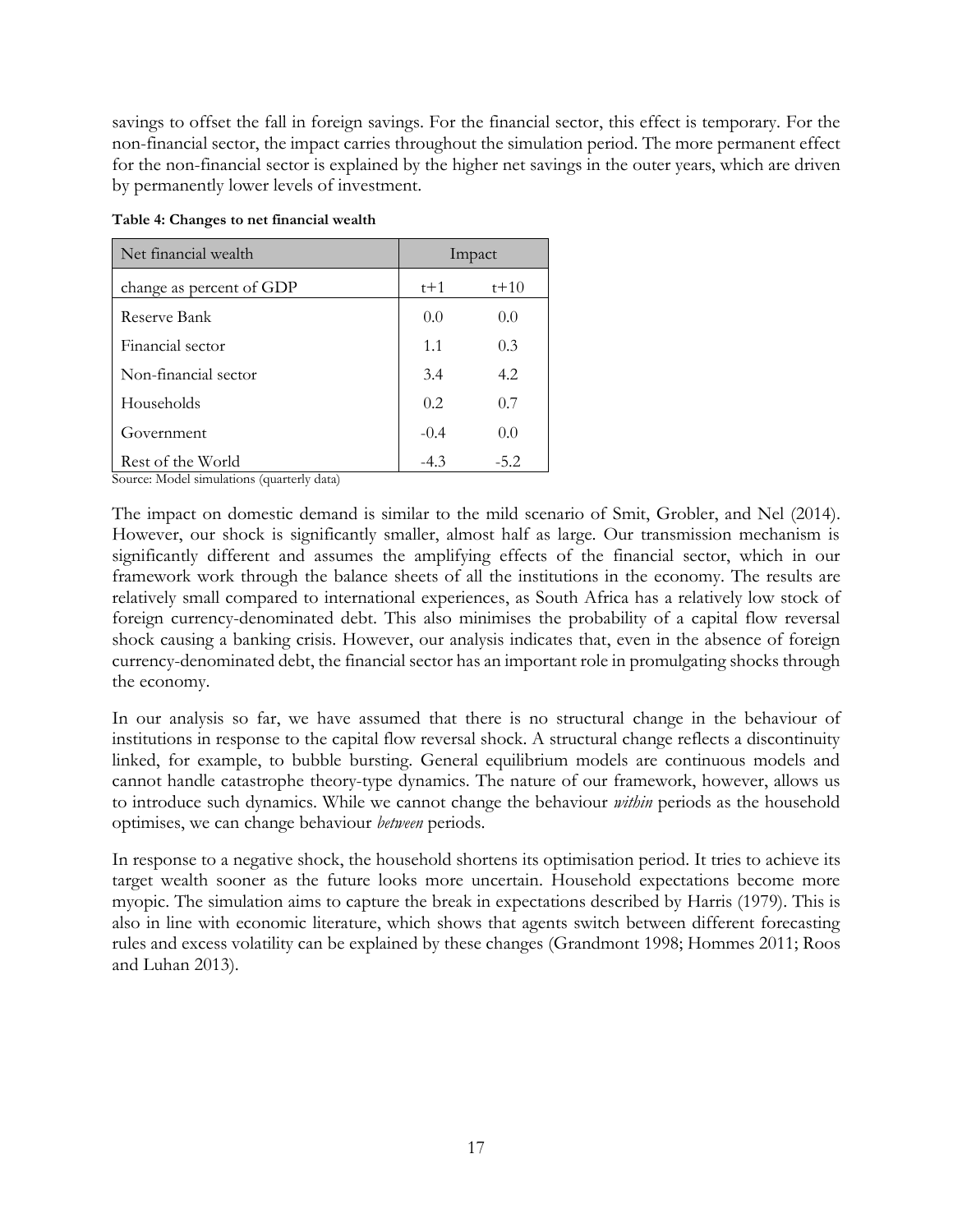



Source: Model simulations (quarterly data)

In Figure 5, we present the baseline consumption path indexed to 100 in period zero. Household optimisation, which starts at period zero, is labelled as *t-2*. Figure 5 shows that the consumption paths overlap over the solution period.

The shock takes place in the second period. The optimisation path labelled t in [Figure 6](#page-19-0) has shifted to the right, reflecting that households need to save more and consume less. This path reflects the growth rates depicted in [Figure 3.](#page-13-0)

<span id="page-19-0"></span>



<span id="page-19-1"></span>Source: Model simulations (quarterly data)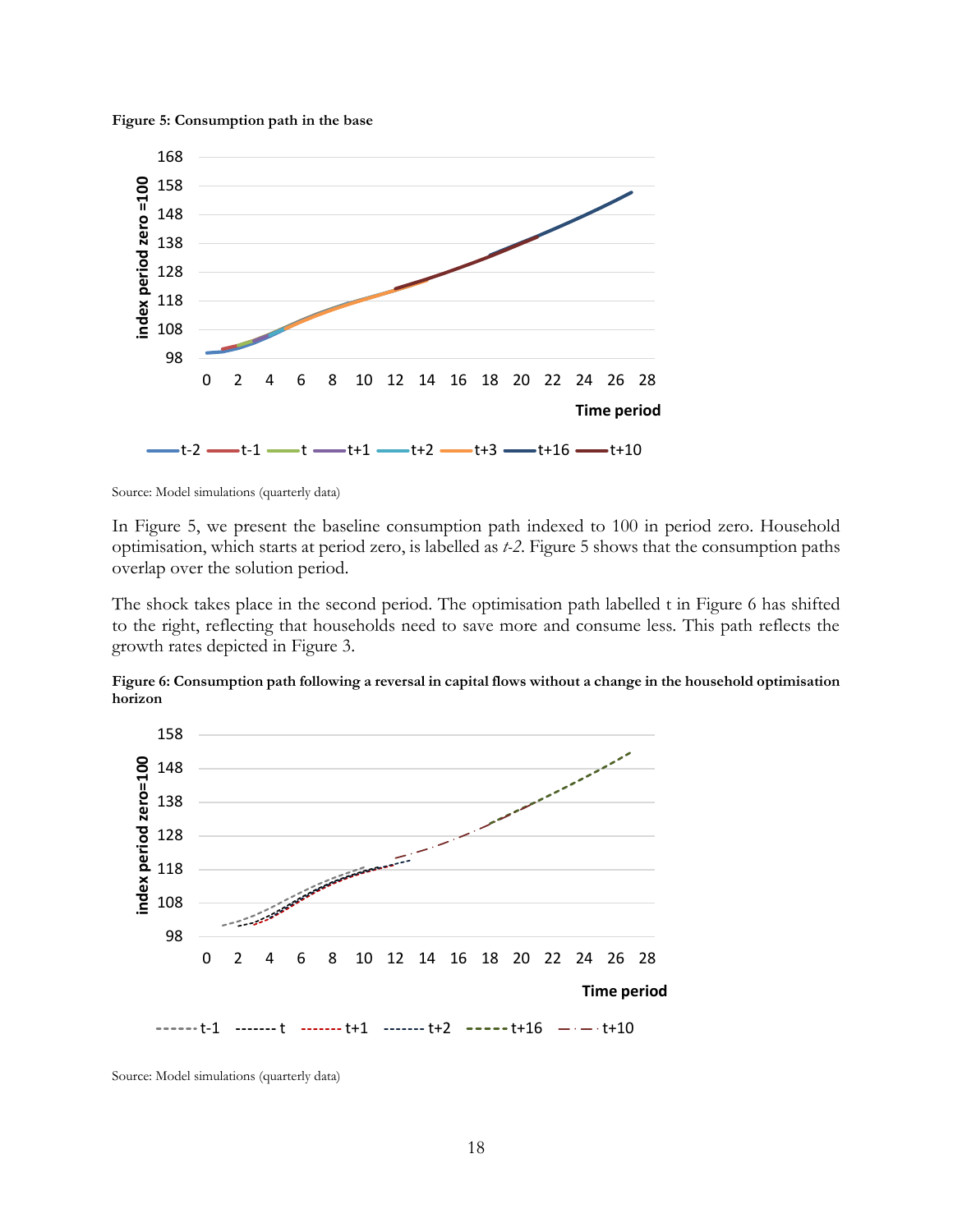The optimisation in the next period  $(t+1)$  follows on *t*. As the outer periods of the optimisation horizon are reached, the path of household consumption gets closer to the path set in period *t-1.* The shift in the optimisation path is also affected by the household anticipating a recovery in the economy, as was highlighted earlier. This leads to a lower adjustment in household consumption expenditure in the initial periods of the optimisation horizon. The outer-year optimisation paths, labelled *t+10* and *t+16*, are close to the baseline path.





Source: Model simulations (quarterly data)

In the second simulation, we introduce discontinuity by changing household expectations from model-consistent to more myopic. The shock leads to households shortening their optimisation horizon, thus trying to achieve their target wealth over a shorter period of time. The results are presented in

The optimisation in the next period  $(t+1)$  follows on t. As the outer periods of the optimisation [horizon are reached, the path of household consumption gets closer to the path set in period t-1. The](#page-19-1)  [shift in the optimisation path is also affected by the household anticipating a recovery in the economy,](#page-19-1) as was highlighted [earlier. This leads to a lower adjustment in household consumption expenditure in](#page-19-1)  [the initial periods of the optimisation horizon. The outer-year optimisation paths, labelled t+10 and](#page-19-1)  [t+16, are close to the baseline path.](#page-19-1) 

[Figure 7.](#page-19-1) The shock is introduced by assuming that, in the period when the shock takes place, households reduce their horizon to three periods while trying to achieve the same level of financial wealth. The optimisation horizon reverses gradually as the shock is reversed.

The results show a larger shift to the right. The impact on consumption is larger, reflecting that the household saves more, which is a function of its expectations. Now, it cannot foresee a recovery in the economy and it has a shorter period of time to achieve its wealth target. The sudden change in expectations and the consequent behaviour of the household exacerbates the negative effects associated with the capital flow reversal shock. This is shown in [Figure 8,](#page-21-0) which plots the ratio of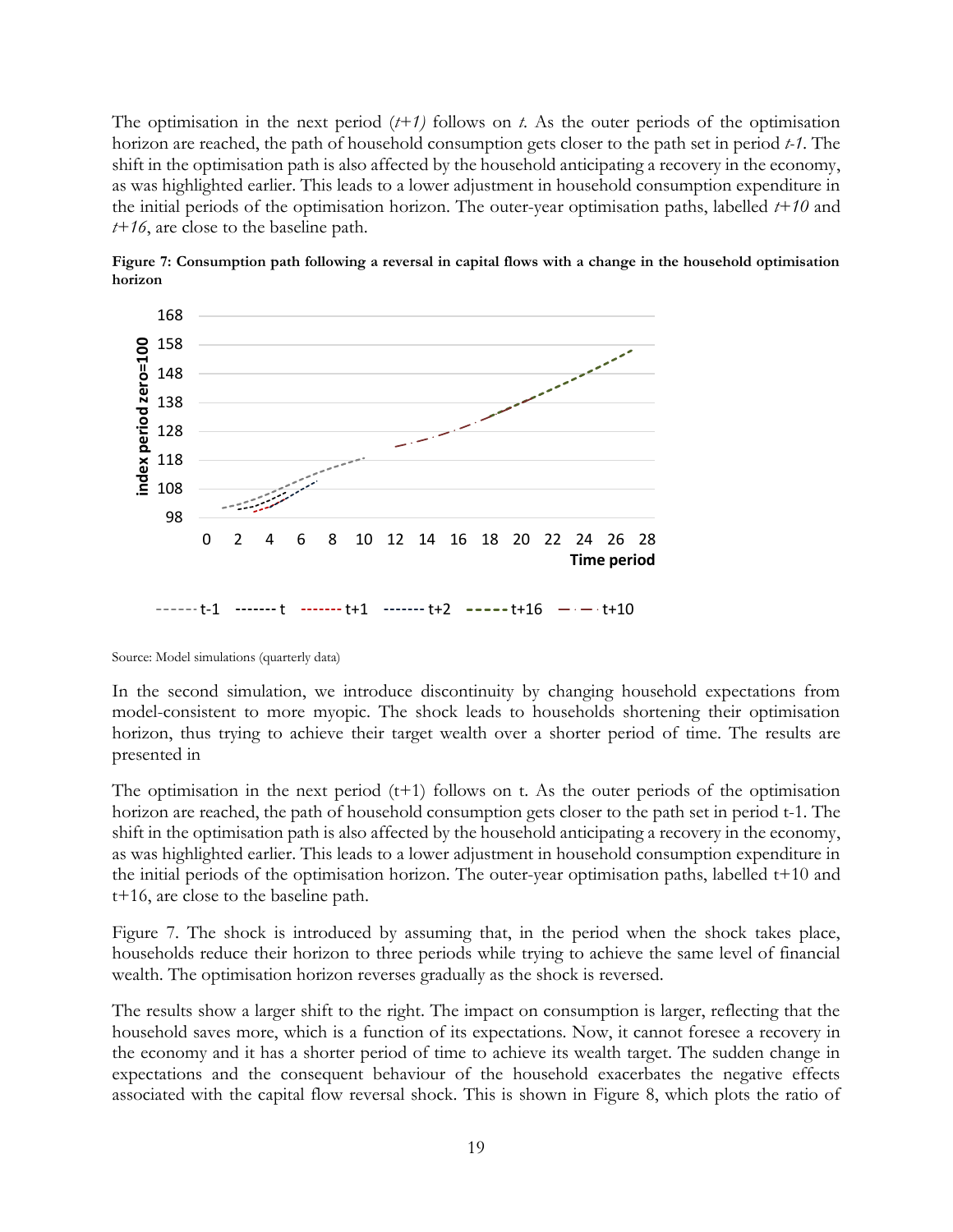consumption under simulation two to simulation one, indexed to 100 in the base year. The ratio depicted declines initially as consumption under this simulation is lower compared to simulation one (with less myopic expectations). The impact shows a larger decline in household consumption over the period associated with the capital flow reversal shock. The trend shows recovery as capital flows normalise and the optimisation period moves gradually from 3 periods back to 10 periods. In the outer years, household consumption in simulation two is slightly higher relative to simulation one as income is relatively higher. The higher levels of savings in the initial periods of simulation two provide for a higher stock of assets, which generates relatively higher interest and dividend income in the outer periods.



<span id="page-21-0"></span>**Figure 8: Ratio of consumption under simulation two to simulation one**

Source: Model simulations (quarterly data)

 $\overline{a}$ 

While in the first simulation household consumption was 2.4% lower relative to the baseline in period *t+*1, now it is almost 4% lower. The higher savings by households, however, reduce some of the negative effects on investment associated with the reversal in foreign savings. Liquidity, proxied by growth in cash and deposits, is higher compared to simulation one, which reduces the negative impact on the financial sector's reserve ratio. This leads to a lower loan rate and higher investment compared to simulation one.<sup>29</sup>

<sup>&</sup>lt;sup>29</sup> The results are sensitive to the size of coefficients, particularly the ones driving financial behaviour. This is a similar finding to that of Adam and Bevan (1998). Smaller β- coefficients in equation 4 reduce the response of the reserve ratio to changes in the repo rate or the balance sheet of the financial sector. The money multiplier in our framework becomes less sensitive to the economic cycle. This effect, however, depends on the elasticity of loan demand to lending rates. A more inelastic relationship requires larger lending spread changes to equilibrate the model supply and demand of loans, which amplifies the impact of economic shocks. Similarly, a more inelastic response of the demand for bonds to the bond yield in the Tobin asset demand function leads to larger shifts in bond yields in order to incentivise the foreign and financial sectors to purchase bonds.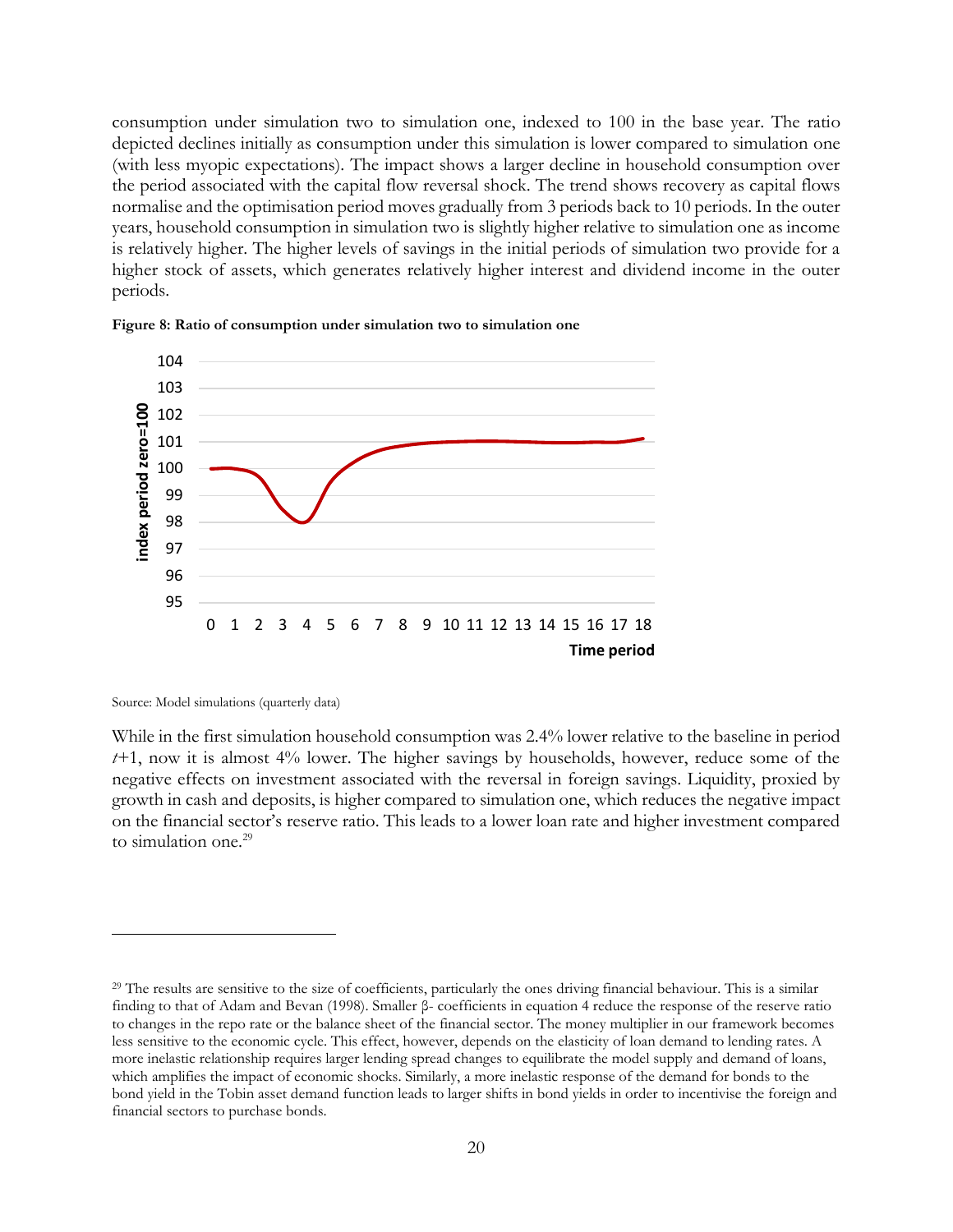## **5. Conclusion**

 $\overline{a}$ 

Our main conclusion is that, even in the absence of a large stock of foreign currency-denominated debt, a capital flow reversal shock can still generate a sizable impact. A reduction in capital flows decreases liquidity in the domestic market and increases the need to raise the level of domestic net savings. Financial sector perceptions of risk increase, which encourages the sector to hold more reserves and reduces the supply of loans. This pushes up the lending spread and reduces the equity price. Economic activity declines. The real economy effects feed back to the financial sector through the balance sheets of all institutions, creating a financial accelerator effect.

The results can be significantly larger if there is a change in the expectation formation process of households. We introduce a discontinuity in our framework, which worsens the real economy impacts and increases volatility. As indicated before, such discontinuity can be linked, for example, to a property bubble bursting.<sup>30</sup>

Our analysis indicates that, even in the absence of large foreign currency-denominated liabilities, capital flow reversal shocks still affect the domestic economy through their impact on financial markets and possibly through expectations in the economy.

Despite a fall in the repo rate, in our model the loan rate increases as the spread jumps following the decline in foreign savings. This creates a policy dilemma, particularly for savings-constrained economies such as South Africa's. A decline in the repo rate can exacerbate the foreign savings outflow by reducing the real risk-adjusted interest rate differential, which has a contractionary impact on the economy. If the economy has foreign currency-denominated liabilities, the stronger depreciation will worsen the economic impacts. Policy actions need to consider these trade-offs.

<sup>&</sup>lt;sup>30</sup> While we have chosen to introduce discontinuities in the solution process by changing the household expectation formation, there are also other ways to introduce them. These include changes to the functional specification of the model as well as to some of the parameters.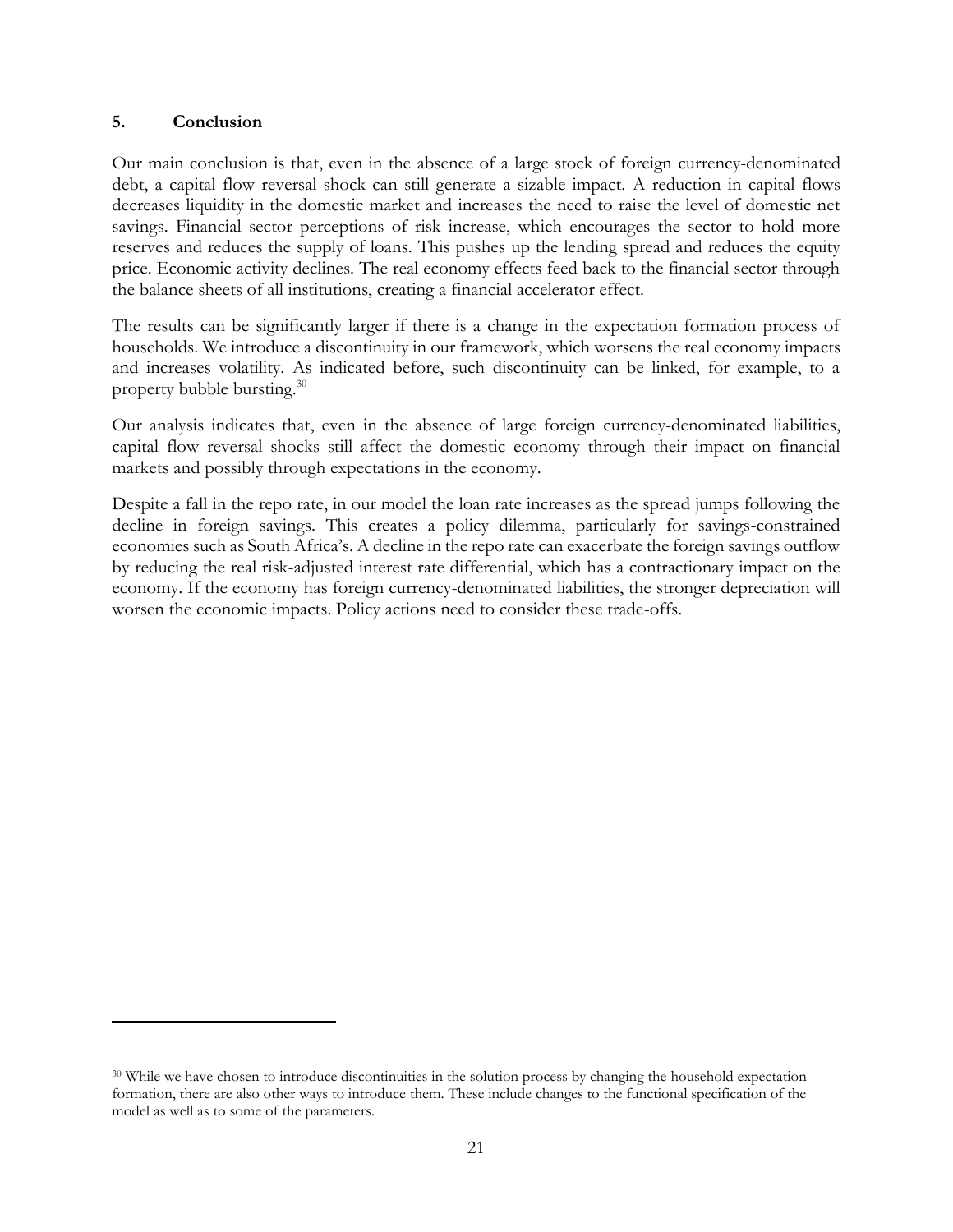#### **6. References**

- Adam, Christopher S, and David L Bevan. 1998. *Costs and benefits of incorporating asset markets into CGE models: Evidence and design issues* (Institute of Economics and Statistics, University of Oxford).
- Aghion, Philippe, Philippe Bacchetta, and Abhijit Banerjee. 2004. 'Financial development and the instability of open economies', *Journal of Monetary Economics*, 51: 1077-106.
- Aghion, Philippe, Philippe Bacchetta, Romain Rancière, and Kenneth Rogoff. 2009. 'Exchange rate volatility and productivity growth: The role of financial development', *Journal of Monetary Economics*, 56: 494-513.
- Ahmed, Faisal, Norbert Funke, and Rabah Arezki. 2005. 'The composition of capital flows: Is South Africa different?', *IMF Working Paper Series*.
- Ahmed, Shaghil, and Andrei Zlate. 2014. 'Capital flows to emerging market economies: A brave new world?', *Journal of International Money and Finance*, 48, Part B: 221-48.
- Anaya, Pablo, Michael Hachula, and Christian J Offermanns. 2017. 'Spillovers of US unconventional monetary policy to emerging markets: The role of capital flows', *Journal of International Money and Finance*, 73: 275-95.
- Aron, J, J Leape, and L Tomas. 2010. "Portfolio flows; Exchange rate policy and capital markets in South Africa." In *CSAE Conference: Economic Development in Africa*.
- Assenza, Tiziana, Te Bao, Cars Hommes, and Domenico Massaro. 2014. 'Experiments on expectations in macroeconomics and finance.' in, *Experiments in macroeconomics* (Emerald Group Publishing Limited).
- Backus, David, William Brainard, Gary Smith, and James Tobin. 1980. 'A Model of U.S. Financial and Nonfinancial Economic Behavior', *Journal of Money, Credit, and Banking*, 12: 259-93.
- Baskaya, Yusuf Soner, Julian Di Giovanni, Şebnem Kalemli-Özcan, José-Luis Peydro, and Mehmet Fatih Ulu. 2017. 'Capital flows and the international credit channel', *Journal of International Economics*, 108: S15-S22.
- Bernanke, Ben S., Mark Gertler, and Simon Gilchrist. 1999. 'The Financial Accelerator in a Quantitative Business Cycle Framework.' in John B. Taylor and Michael Woodford (eds.), *Handbook of macroeconomics. Volume 1C* (Handbooks in Economics, vol. 15. Amsterdam; New York and Oxford: Elsevier Science, North-Holland).
- Blanchard, Olivier J, Hamid Faruqee, Mitali Das, Kristin J Forbes, and Linda L Tesar. 2010. 'The Initial Impact of the Crisis on Emerging Market Countries [with Comments and Discussion]', *Brookings Papers on Economic Activity*: 263-323.
- Blanchard, Olivier, Jonathan D Ostry, Atish R Ghosh, and Marcos Chamon. 2016. 'Do Capital Flows Need to Be Tamed? Capital Flows: Expansionary or Contractionary?', *The American Economic Review*, 106: 565-69.
- Borio, Claudio, and Haibin Zhu. 2012. 'Capital Regulation, Risk-Taking and Monetary Policy: A Missing Link in the Transmission Mechanism?', *Journal of Financial Stability*, 8: 236-51.
- Brafu-Insaidoo, William Gabriel, and Nicholas Biekpe. 2014. 'Determinants of foreign capital flows: The experience of selected Sub-Saharan African countries', *Journal of Applied Economics*, 17: 63- 88.
- Bräuning, Falk, and Victoria Ivashina. 2017. 'US monetary policy and emerging market credit cycles'.
- Brunnermeier, Markus, José De Gregorio, Barry Eichengreen, Mohamed El-Erian, Arminio Fraga, Takatoshi Ito, PR Lane, J Pisani-Ferry, E Prasad, and R Rajan. 2012. 'Banks and cross-border capital flows: Policy challenges and regulatory responses', *Committee on International Economic Policy and Reform*.
- Bruno, Valentina, and Hyun Song Shin. 2015. 'Capital flows and the risk-taking channel of monetary policy', *Journal of Monetary Economics*, 71: 119-32.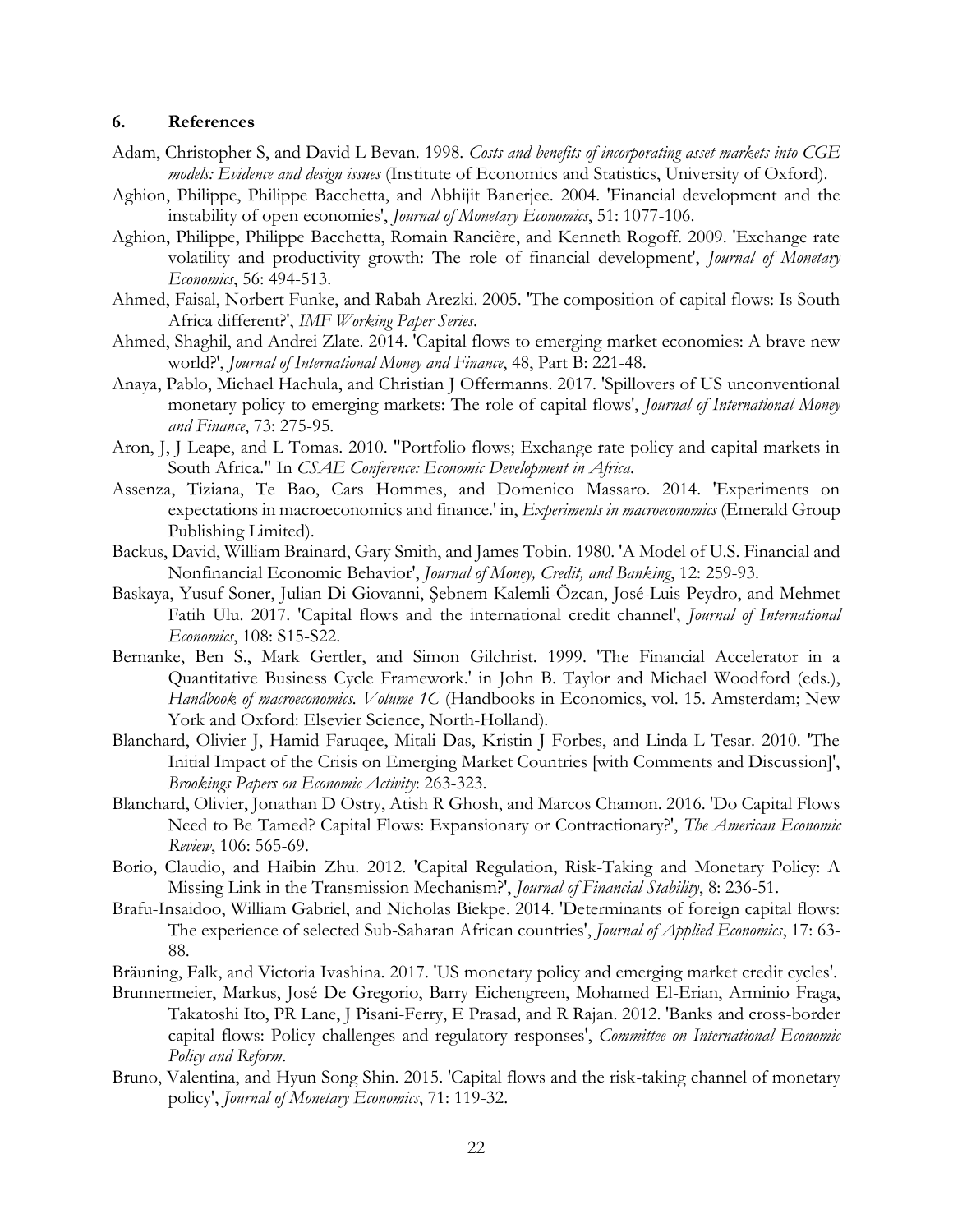- Byrne, Joseph P, and Norbert Fiess. 2016. 'International capital flows to emerging markets: National and global determinants', *Journal of International Money and Finance*, 61: 82-100.
- Caballero, Julián A. 2016. 'Do Surges in International Capital Inflows Influence the Likelihood of Banking Crises?', *The Economic Journal*, 126: 281-316.
- Calvo, Guillermo A. 2003. 'Explaining Sudden Stop, Growth Collapse and BOP Crisis: The Case of Distortionary Output Tax', *IMF Staff Papers*.
- Calvo, Guillermo A, Alejandro Izquierdo, and Luis-Fernando Mejia. 2004. 'On the empirics of sudden stops: the relevance of balance-sheet effects', *NBER Working Paper Series*, No. 10520.
- Calvo, Guillermo A, Alejandro Izquierdo, and Ernesto Talvi. 2003. "Sudden stops, the real exchange rate, and fiscal sustainability: Argentina's lessons." In.: National Bureau of Economic Research.
- Calvo, Guillermo A. 1998. 'Capital Flows and Capital-Market Crisis: The Simple Economics of Sudden Stops', *Journal of Applied Economics*, 1: 35-54.
- Calvo, Guillermo A., Alejandro Izquierdo, and Rudy Loo-Kung. 2006. 'Relative price volatility under Sudden Stops: The relevance of balance sheet effects', *Journal of International Economics*, 69: 231- 54.
- Cavallo, Eduardo A., and Jeffrey A. Frankel. 2008. 'Does openness to trade make countries more vulnerable to sudden stops, or less? Using gravity to establish causality', *Journal of International Money and Finance*, 27: 1430-52.
- Cavallo, Eduardo, Andrew Powell, Mathieu Pedemonte, and Pilar Tavella. 2015. 'A new taxonomy of Sudden Stops: Which Sudden Stops should countries be most concerned about?', *Journal of International Money and Finance*, 51: 47-70.
- Chari, Anusha, Karlye Dilts Stedman, and Christian Lundblad. 2017. "Taper tantrums: Qe, its aftermath and emerging market capital flows." In.: National Bureau of Economic Research.
- Dell'Ariccia, Giovanni, and Robert Marquez. 2004. 'Information and bank credit allocation', *Journal of Financial Economics*, 72: 185-214.
- Devarajan, Shantayanan, and Delfin S. Go. 1998. 'The Simplest Dynamic General-Equilibrium Model of an Open Economy', *Journal of Policy Modeling*, 20: 677-714.
- Devereux, Michael B., and Alan Sutherland. 2009. 'A portfolio model of capital flows to emerging markets', *Journal of Development Economics*, 89: 181-93.
- Duca, John, and John Muellbauer. 2014. 'Tobin LIVES: Integrating Evolving Credit Market Architecture into Flow-of-Funds Based Macro-Models.' in, *A flow-of-funds perspective on the financial crisis* (Springer).
- Eggertsson, Gauti B., and Paul Krugman. 2012. 'Debt, Deleveraging, and the Liquidity Trap: A Fisher-Minsky-Koo Approach', *Quarterly Journal of Economics*, 127: 1469-513.
- Eichengreen, Barry, and Poonam Gupta. 2016. 'Managing sudden stops', *World Bank Policy Research Working Paper Series*, No. 7639.
- Farhi, Emmanuel, Ricardo Caballero, and Pierre-Olivier Gourinchas. 2008. 'An Equilibrium Model of Global Imbalances and Low Interest Rates', *American Economic Review*, 98.
- Fedderke, J. W., and W. Liu. 2002. 'Modelling the determinants of capital flows and capital flight: with an application to South African data from 1960 to 1995', *Economic Modelling*, 19: 419-44.
- Forbes, Kristin J., and Francis E. Warnock. 2012. 'Capital flow waves: Surges, stops, flight, and retrenchment', *Journal of International Economics*, 88: 235-51.
- Fornaro, Luca. 2015. 'Financial crises and exchange rate policy', *Journal of International Economics*, 95: 202-15.
- Frankel, Jeffrey, Ben Smit, and Federico Sturzenegger. 2008. 'South Africa: Macroeconomic challenges after a decade of success', *Economics of Transition*, 16: 639-77.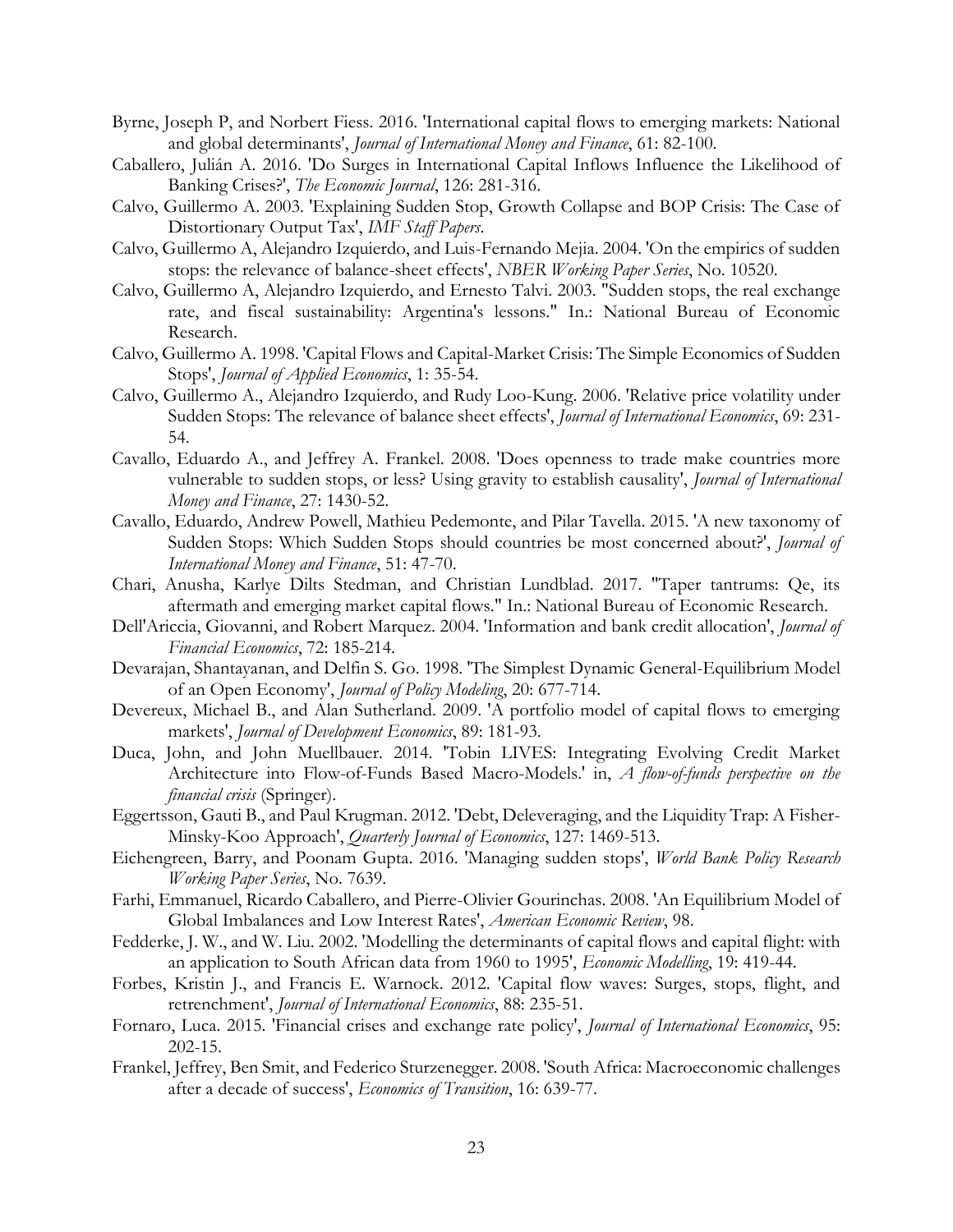- Ghosh, Atish R, Jonathan D Ostry, and Mahvash S Qureshi. 2016. 'When Do Capital Inflow Surges End in Tears?', *The American Economic Review*, 106: 581-85.
- Godley, Wynne. 1996. 'Money, Finance and National Income Determination: An Integrated Approach', *Levy Economics Institute, The, Economics Working Paper Archive*, No. 167.
- Godley, Wynne, and Marc Lavoie. 2012. *Monetary economics: an integrated approach to credit, money, income, production and wealth* (Springer).
- Goldstein, Morris, and Philip Turner. 1996. 'Banking crises in emerging economies: origins and policy options', *BIS Economic Paper*, No. 46.
- González, Alejandro Gaytán, and Romain Ranciere. 2005. 'Banks, Liquidity Crises and Economic Growth', *Bank of Mexico Working Paper Series*, No. 2005/03.
- Grandmont, Jean-Michel. 1998. 'Expectations Formation and Stability of Large Socioeconomic Systems', *Econometrica*, 66: 741-81.
- Harris, Laurence. 1979. 'Catastrophy Theory, Utility Theory and Animal Spirit Expectations', *Australian Economic Papers*, 18: 268-82.
- Hassan, Shakill 2015. 'Speculative Flows, Exchange Rate Volatility and Monetary Policy: the South African Experience', *South Africa Reserve Bank Working Paper Series*, No. WP/15/02.
- Hommes, Cars. 2011. 'The heterogeneous expectations hypothesis: Some evidence from the lab', *Journal of Economic Dynamics and Control*, 35: 1-24.
- Hübner, Kurt 2011. 'Baltic Tigers: The limits of unfettered liberalization', *Journal of Baltic Studies*, 42: 81-90.
- IMF. 2010. 'Global liquidity expansion: effects on receiving economies and policy response options', *Global Financial Stability Report*, Washington, DC: International Monetary Fund: pp. 119–51.
	- ———. 2013a. 'Global impact and challenges of unconventional monetary policies', *IMF Policy Paper*.
- ———. 2013b. 'South Africa 2013 Article 4 Concultations', *International Monetary Fund Country Reports*, No. 13/303.
- Jongwanich, Juthathip, and Archanun Kohpaiboon. 2013. 'Capital flows and real exchange rates in emerging Asian countries', *Journal of Asian Economics*, 24: 138-46.
- Joyce, Joseph P., and Malhar Nabar. 2009. 'Sudden stops, banking crises and investment collapses in emerging markets', *Journal of Development Economics*, 90: 314-22.
- Ju, Jiandong, and Shang-Jin Wei. 2011. 'When is quality of financial system a source of comparative advantage?', *Journal of International Economics*, 84: 178-87.
- Kreuser, Friedrich, Rulof Burger, and Neil Rankin. 2015. 'The Elasticity of Substitution and Labour Displacing Technical Change in Post-Apartheid South Africa', *Wider Working Paper Series*, No. 2015/101.
- Magud, Nicolas E, and Esteban R Vesperoni. 2015. 'Exchange rate flexibility and credit during capital inflow reversals: Purgatory… not paradise', *Journal of International Money and Finance*, 55: 88-110.
- Makrelov, Konstantin, Channing Arndt, Rob Davies, and Laurence Harris. 2018. 'Stock and flow consistent macroeconomic model for South Africa ', *UNU-WIDER Working Paper Series*, No. 7/2018.
- Mendoza, Enrique G. 2006. 'Lessons from the Debt-Deflation Theory of Sudden Stops', *American Economic Review*, 96: 411-16.
- Mendoza, Enrique , Vincenzo Quadrini, and José‐ Víctor Ríos‐ Rull. 2009. 'Financial Integration, Financial Development, and Global Imbalances', *Journal of Political Economy*, 117: 371-416.
- Mishkin, Frederic S. 1996. 'Understanding financial crises: a developing country perspective', *NBER Working Paper Series*, No. 5600.
	- ———. 1999. 'International capital movements, financial volatility and financial instability', *NBER Working Paper Series*, No. 6390.